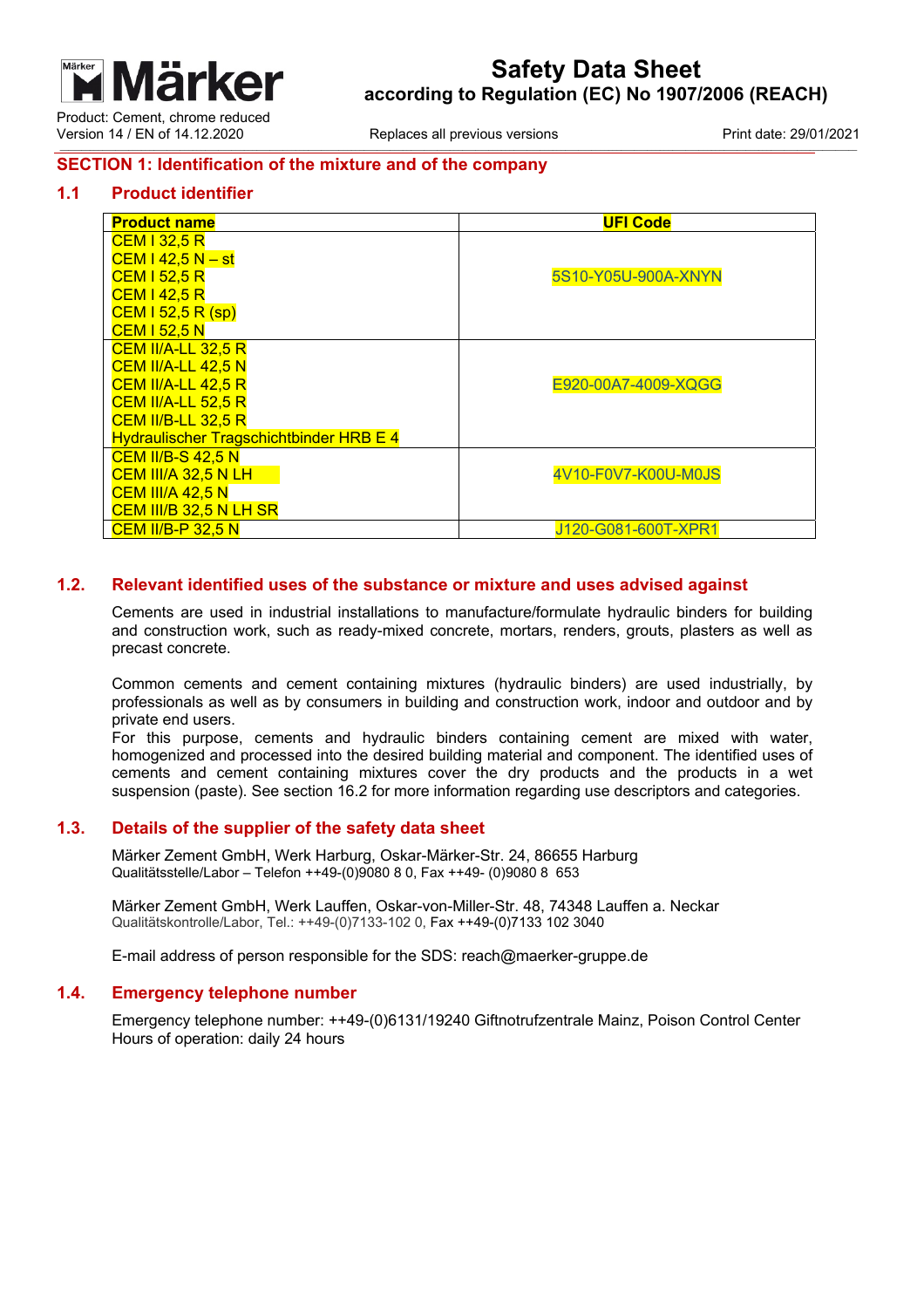

# **Safety Data Sheet according to Regulation (EC) No 1907/2006 (REACH)**

Replaces all previous versions The Contract Contract Print date: 29/01/2021

## **SECTION 2: Hazards identification**

## **2.1. Classification of the substance or mixture**

## **2.1.1 According to Regulation (EC) No 1272/2008**

| <b>Hazard class</b>                     | <b>Hazard category</b> | <b>Hazard statements</b>     |
|-----------------------------------------|------------------------|------------------------------|
| Skin irritation                         |                        | H315: Causes skin irritation |
| Serious eye damage/eye irritation       |                        | H318: Causes serious eye     |
|                                         |                        | damage                       |
| Specific target organ toxicity single 3 |                        | H335: May cause respiratory  |
| exposure respiratory tract irritation   |                        | irritation                   |

## **2.2. Label elements**

## **According to Regulation (EC) No 1272/2008**



## *Signal word*

Danger

#### *Hazard statements*

- H318 Causes serious eye damage
- H315 Causes skin irritation
- H335 May cause respiratory irritation

#### *Precautionary statements*

P280 Wear protective gloves/protective clothing/eye protection/face protection

- P305+P351+P338+P310: IF IN EYES: Rinse cautiously with water for several minutes. Remove contact lenses, if present and easy to do. Continue rinsing. Immediately call a POISON CENTER or doctor/physician
- P302+P352+P333+P313: IF ON SKIN: Wash with plenty of soap and water. If skin irritation or rash occurs: Get medical advice/attention
- P261+P304+P340+P312: Avoid breathing dust/fume/gas/mist/vapours/spray. IF INHALED: Remove victim to fresh air and keep at rest in a position comfortable for breathing. Call a POISON CENTER or doctor/physician if you feel unwell.
- P102 Keep out of reach of children
- P501 Dispose of contents/container to suitable waste collection points.

#### *Supplemental information*

When cement reacts with water, for instance when making concrete or mortar, or when the cement becomes damp, a strong alkaline solution is produced. Due to the high alkalinity, wet cement may provoke skin and eye irritation.

## **2.3. Other hazards**

.

Cement does not meet the criteria for PBT or vPvB in accordance with Annex XIII of REACH (Regulation (EC) No 1907/2006).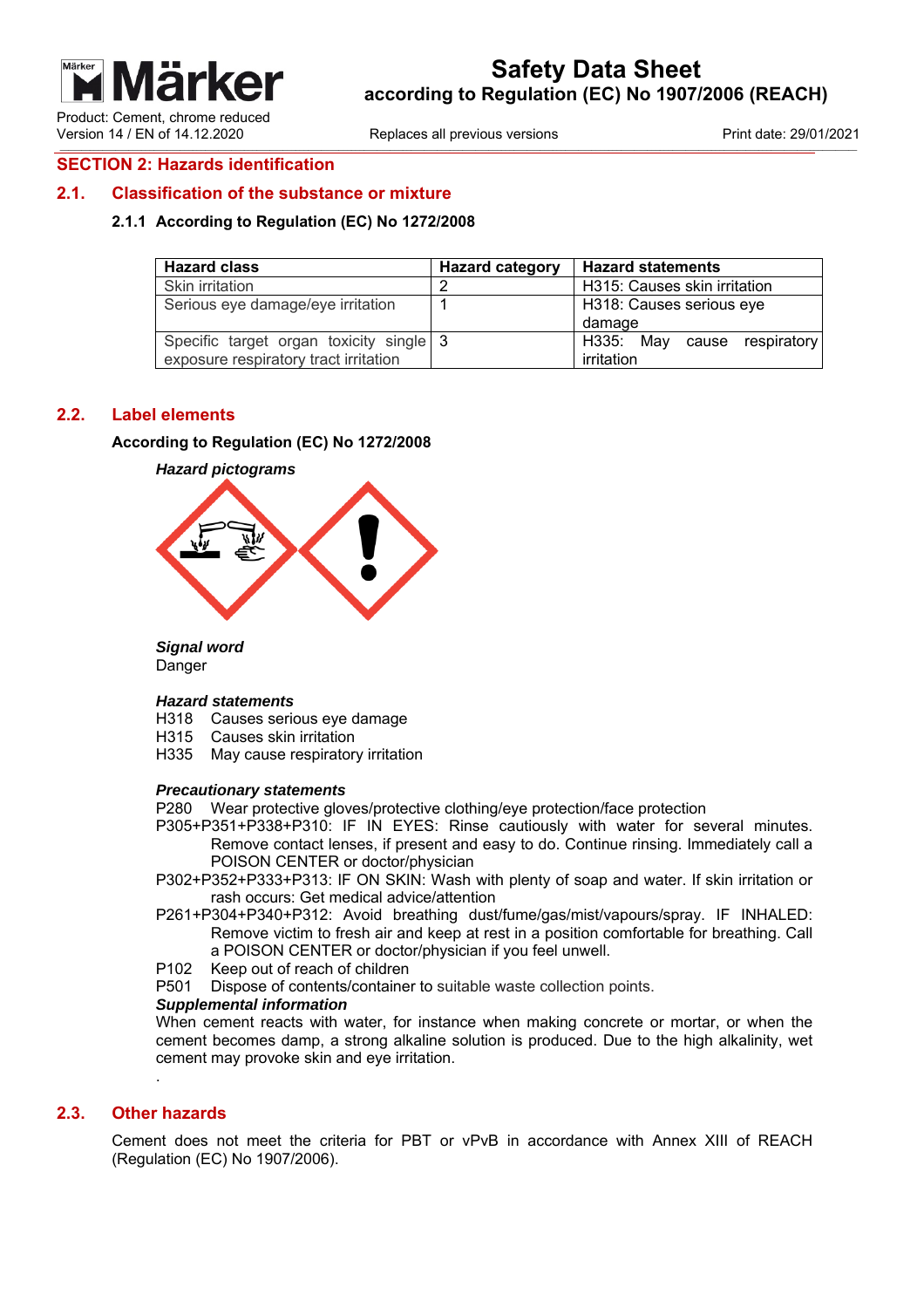

# **Safety Data Sheet according to Regulation (EC) No 1907/2006 (REACH)**

Replaces all previous versions The Material Separation of Print date: 29/01/2021

The product contains chromate reducing agent. As a result, the content of soluble chromium (VI) is less than 2 ppm. If the storage conditions are not appropriate or the storage period is exceeded, the effectiveness of the reducing agent can diminish, and the cement can become skin sensitizing (H317 or EUH203).

If stored properly in a dry place for at least 2 months (loose goods) or 6 months (bagged goods) from date of manufacture low in chromate.

## **SECTION 3: Composition/information on ingredients**

## **3.2. Mixtures**

Common cement types according to the EN 197-1 standard:

#### *Hazardous substances*

| <b>Name</b>                     | <b>Concent</b><br>ration<br>range<br>[wt.- $%$ ] | EC.<br>number. | <b>CAS</b><br>number | <b>Registration</b><br>number          | <b>Classification acc. to</b><br><b>European Regulation</b><br>(EC) No 1272/2008 |   | SLC/<br><b>M-Faktor/</b><br><b>ATE</b> |
|---------------------------------|--------------------------------------------------|----------------|----------------------|----------------------------------------|----------------------------------------------------------------------------------|---|----------------------------------------|
| Portland-<br>zement-<br>klinker | $5 - 100$                                        | 266-043-<br>4  | 65997-<br>$15 - 1$   | exempted (see<br>15.1)                 | Danger, Cat. 1<br>H315, H317,<br>H318, H335                                      |   | Not<br>applicable                      |
| Flue Dust (b)                   | $0,1 - 5$                                        | 270-659-<br>9  | 68475-<br>76-3       | $01 -$<br>2119486767-<br>$17 - x$ $xx$ | Danger, Cat. 1<br>H315, H317,<br>H318, H335                                      | w | Not<br>applicable                      |

(a) Portland cement clinker is exempt from registration in accordance with Article 2.7 (b) and Annex V.10 of Regulation (EC) No. 1907/2006 (REACH)

(b) (b) Flue Dust "is a substance (UVCB) that arises during the production of cement clinker; other common names are cement kiln dust, bypass dust, bypass dust, filter dust, EGR dust and clinker dust

## **SECTION 4: First aid measures**

## **4.1. Description of first aid measures**

#### *General notes*

No personal protective equipment is needed for first aid responders. First aid workers should avoid contact with wet cement or wet cement containing preparations.

## *Following contact with eyes*

Do not rub eyes in order to avoid possible cornea damage as a result of mechanical stress. Remove contact lenses if any. Incline head to injured eye, open the eyelid(s) widely and flush eye(s) immediately by thoroughly rinsing with plenty of clean water for at least 20 minutes to remove all particles. Avoid flushing particles into uninjured eye. If possible, use isotonic water (0.9% NaCl). Contact a specialist of occupational medicine or an eye specialist.

## *Following skin contact*

For dry cement, remove and rinse abundantly with water.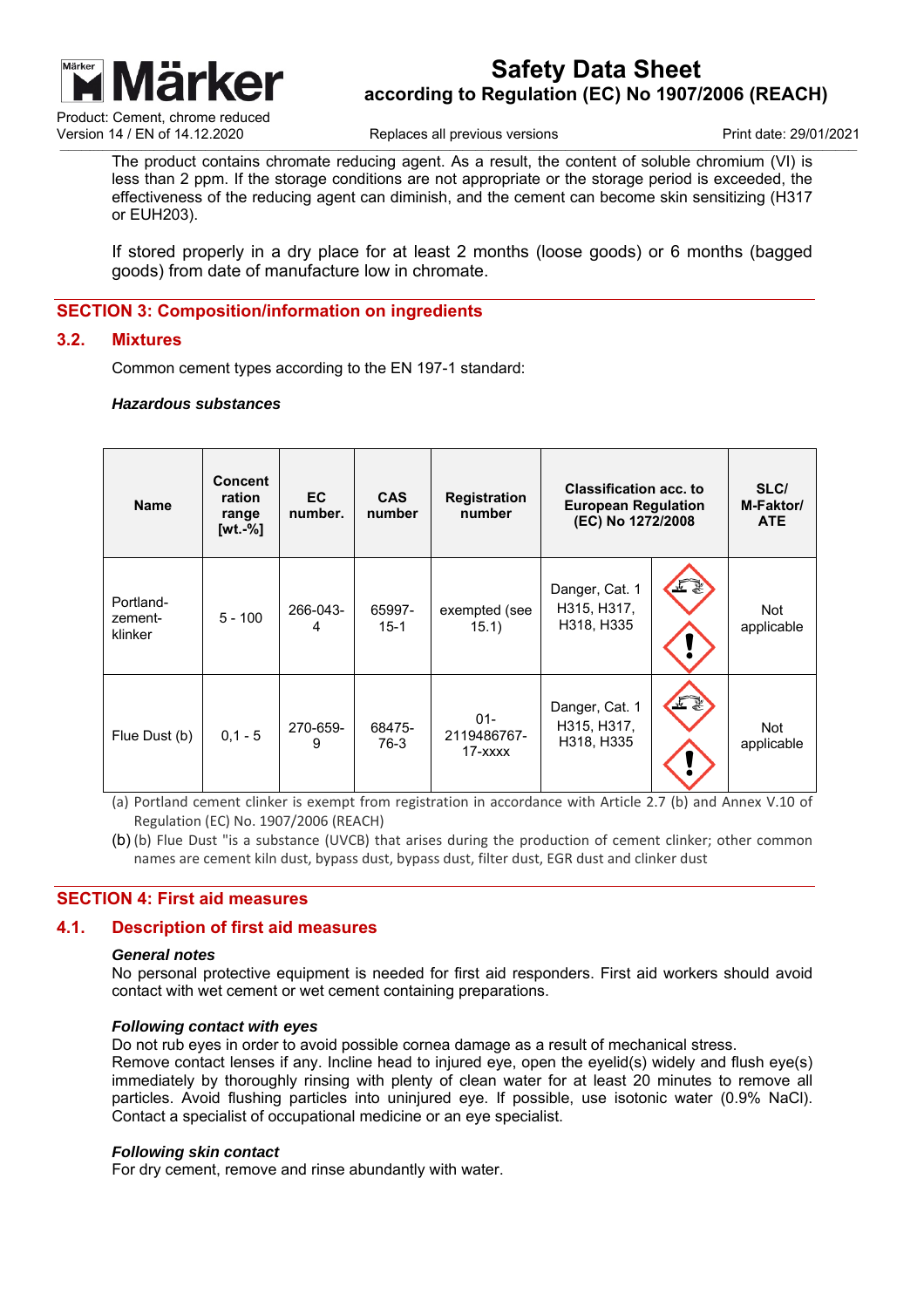

# **Safety Data Sheet according to Regulation (EC) No 1907/2006 (REACH)**

Replaces all previous versions The Contract Contract Print date: 29/01/2021

For wet cement, wash skin with plenty of water.

Remove contaminated clothing, footwear, watches, etc. and clean thoroughly before re-using them. Seek medical treatment in all cases of irritation or burns.

#### *Following inhalation*

Move the person to fresh air. Dust in throat and nasal passages should clear spontaneously. Contact a physician if irritation persists or later develops or if discomfort, coughing or other symptoms persist.

#### *Following ingestion*

Do not induce vomiting. If the person is conscious, wash out mouth with water and give plenty of water to drink. Get immediate medical attention or contact the anti poison centre.

## **4.2. Most important symptoms and effects, both acute and delayed**

*Eyes:* Eye contact with cement (dry or wet) may cause serious and potentially irreversible injuries.

**Skin:** Cement may have an irritating effect on moist skin (due to sweat or humidity) after prolonged contact or may cause contact dermatitis after repeated contact.

Prolonged skin contact with wet cement or wet concrete may cause serious burns because they develop without pain being felt (for example when kneeling in wet concrete even when wearing trousers).

*For more details see Reference* (1).

*Inhalation:* Repeated inhalation of dust of common cements over a long period of time increases the risk of developing lung diseases.

*Environment:* Under normal use, common cement is not hazardous to the environment.

## **4.3. Indication of any immediate medical attention and special treatment needed**

When contacting a physician, take this SDS with you.

## **SECTION 5: Fire-fighting measures**

## **5.1. Extinguishing media**

Common cements are not flammable.

## **5.2. Special hazards arising from the substance or mixture**

Cements are non-combustible and non-explosive and will not facilitate or sustain the combustion of other materials.

## **5.3. Advice for fire-fighters**

Cement poses no fire-related hazards. No need for special protective equipment for fire fighters.

## **SECTION 6: Accidental release measures**

## **6.1. Personal precautions, protective equipment and emergency procedures**

#### **6.1.1 For non-emergency personnel**

Wear protective equipment as described under Section 8 and follow the advice for safe handling and use given under Section 7.

#### **6.1.2 For emergency responders**

Emergency procedures are not required. However, respiratory protection is needed in situations with high dust levels.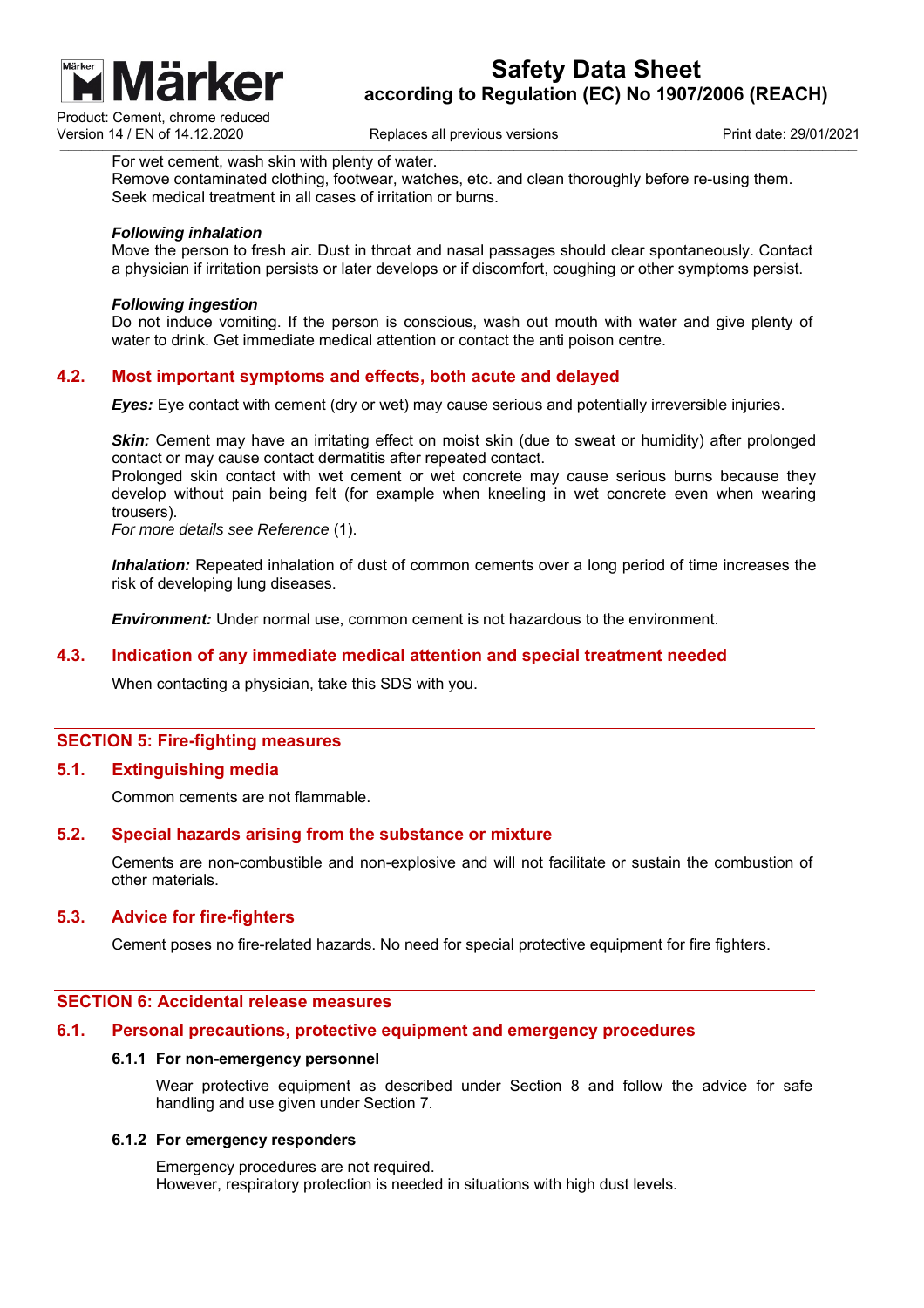ärker

Product: Cement, chrome reduced<br>Version 14 / EN of 14.12.2020

Replaces all previous versions The Contract Contract Print date: 29/01/2021

## **6.2. Environmental precautions**

Do not wash cement down sewage and drainage systems or into bodies of water (e.g. streams).

## **6.3. Methods and material for containment and cleaning up**

Collect the spillage in a dry state if possible.

#### *Dry cement*

Use cleanup methods such as vacuum clean-up or vacuum extraction (Industrial portable units, equipped with high efficiency air filters (EPA and HEPA filters, EN 1822-1:2009) or equivalent technique) which do not cause airborne dispersion. Never use compressed air.

Alternatively, wipe-up the dust by mopping, wet brushing or by using water sprays or hoses (fine mist to avoid that the dust becomes airborne) and remove slurry.

If not possible, remove by slurrying with water (see wet cement).

When wet cleaning or vacuum cleaning is not possible and only dry cleaning with brushes can be done, ensure that the workers wear the appropriate personal protective equipment and prevent dust from spreading.

Avoid inhalation of cement and contact with skin. Place spilled materials into a container. Solidify before disposal as described under Section 13.

#### *Wet cement*

Clean up wet cement and place in a container. Allow material to dry and solidify before disposal as described under Section 13.

## **6.4. Reference to other sections**

See sections 8 and 13 for more details.

## **SECTION 7: Handling and storage**

#### **7.1. Precautions for safe handling**

#### **7.1.1 Protective measures**

Follow the recommendations as given under Section 8. To clean up dry cement, see Subsection 6.3.

#### *Measures to prevent fire*

Not applicable.

#### *Measures to prevent aerosol and dust generation*

Do not sweep. Use dry cleanup methods such as vacuum clean-up or vacuum extraction, which do not cause airborne dispersion.

For more information, refer to the practice guidelines adopted under the Social Dialogue Agreement on Workers' Health Protection through the Good Handling and Use of Crystalline Silica and Products Containing it, by Employee and Employer European sectoral associations, among which CEMBUREAU. These safe handling practices It can be found via the following link: http://www.nepsi.eu/agreement-good-practice-guide/good-practice-guide.aspx.

#### *Measure to protect the environment*

No particular measures.

#### **7.1.2 Information on general occupational hygiene**

Do not handle or store near food and beverages or smoking materials. In dusty environment, wear dust mask and protective goggles. Use protective gloves to avoid skin contact.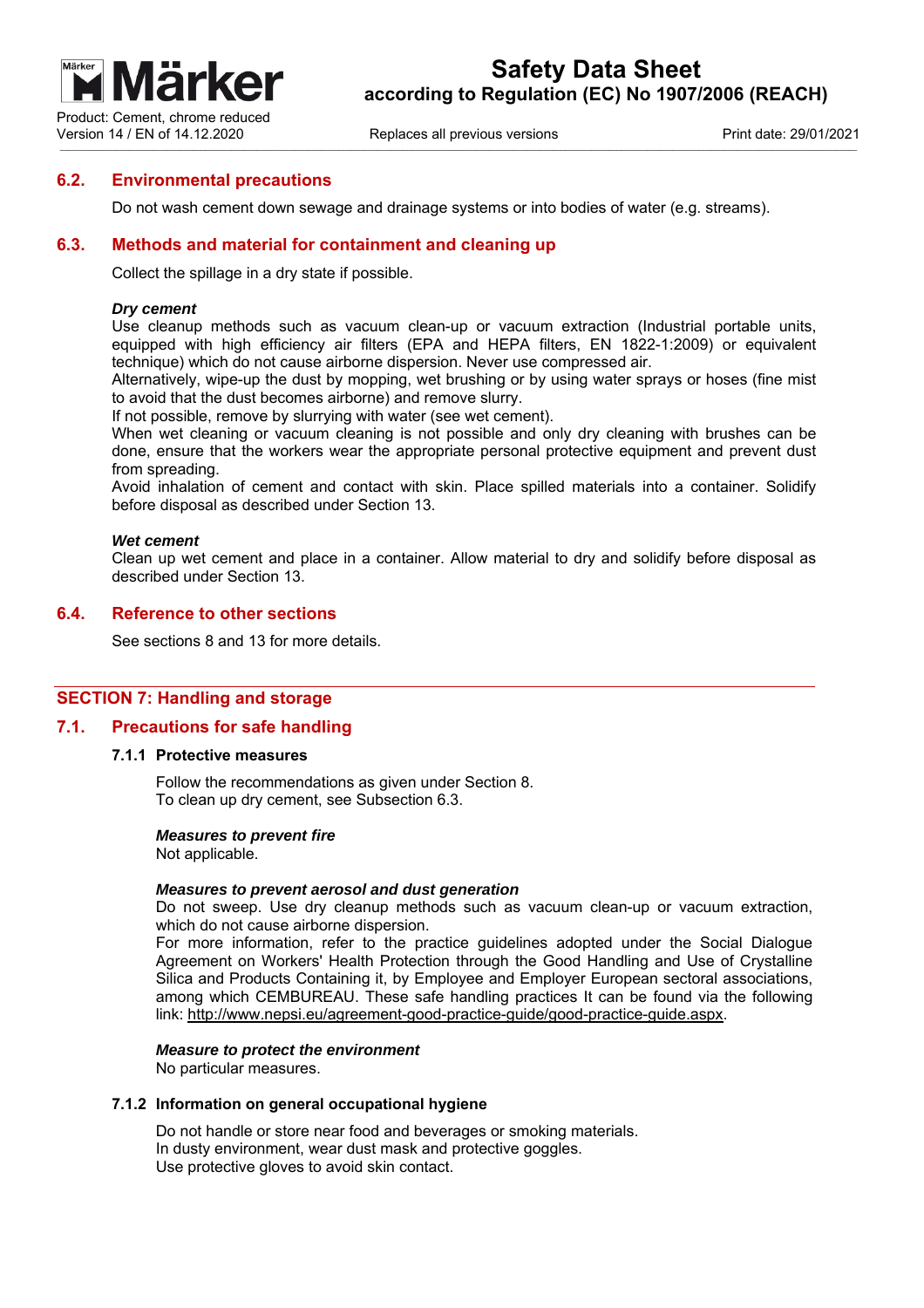

Product: Cement, chrome reduced Version 14 / EN of 14.12.2020 Replaces all previous versions Theorem 29/01/2021

## **7.2. Conditions for safe storage, including any incompatibilities**

Bulk cement should be stored in silos that are waterproof, dry (i.e. with internal condensation minimised), clean and protected from contamination.

Engulfment hazard: To prevent engulfment or suffocation, do not enter a confined space, such as a silo, bin, bulk truck, or other storage container or vessel that stores or contains cement without taking the proper security measures. Cement can build-up or adhere to the walls of a confined space. The cement can release, collapse or fall unexpectedly.

Do not use aluminium containers for the storage or transport of wet cement containing mixtures due to incompatibility of the materials.

In the case of cements containing chromate reducers (see Section 15), it should be noted that if the chromate reduced hydraulic binder is not stored properly (ingress of moisture) or is superimposed, the chromate reducer contained may lose its effectiveness prematurely and a sensitizing effect of the cement on skin contact cannot be ruled out (see Section 2.3 ).

## **7.3. Specific end use(s)**

No additional information for the specific end uses (see section 1.2).

## **SECTION 8: Exposure controls/personal protection**

### **8.1. Control parameters**

| UK                    |                      |                 |                       |            |
|-----------------------|----------------------|-----------------|-----------------------|------------|
| <b>Limit values</b>   |                      | Exposure routeg | Exposure frequence    | Comment    |
| l Portlandcement dust |                      | inhalable       | WEL 8hr Time Weighted | <b>HSE</b> |
| Total inhalable:      | 10 mg/m <sup>3</sup> | respirable      | Average (TWA)         | EH40/2005  |
| Respirable            | 4 mg/ $m3$           |                 |                       |            |

Ireland

UK

| <b>Limit values</b>     |                      | Exposure routeg | Exposure frequence                         | Comment              |
|-------------------------|----------------------|-----------------|--------------------------------------------|----------------------|
| Portlandcement dust     |                      | inhalable       | WEL 8hr Time Weighted                      | <b>HSE</b>           |
| Total inhalable:        | 10 mg/m <sup>3</sup> | respirable      | Average (TWA)                              | EH40/2005            |
| Respirable              | 4 mg/ $m3$           |                 |                                            |                      |
| Water soluble Chrom VI: | 2 ppm                | dermal          | short term (acute)<br>long term (repeated) | (EC)<br>Nr.1907/2006 |

## **8.2. Exposure controls**

Measures to reduce generation of dust and to avoid dust propagating in the environment such as dedusting, exhaust ventilation and dry clean-up methods which do not cause airborne dispersion.

If no appropriate exposure data are available, exposure estimation can be done by using MEASE (reference 16). Technical control measures (table in 8.2.1) and individual protection measures (table in 8.2.2) are recommended for all identified uses (section 1.2).

For each individual PROC, companies can choose from either option A) or B) in the two tables, according to what is best suited to their specific situation. If one option is chosen, then the same option (A and A or B and B) has to be chosen from the other table.

For private consumers, the products must only be used in open or well-ventilated rooms and personal protective equipment must be worn (general information in 8.2.2.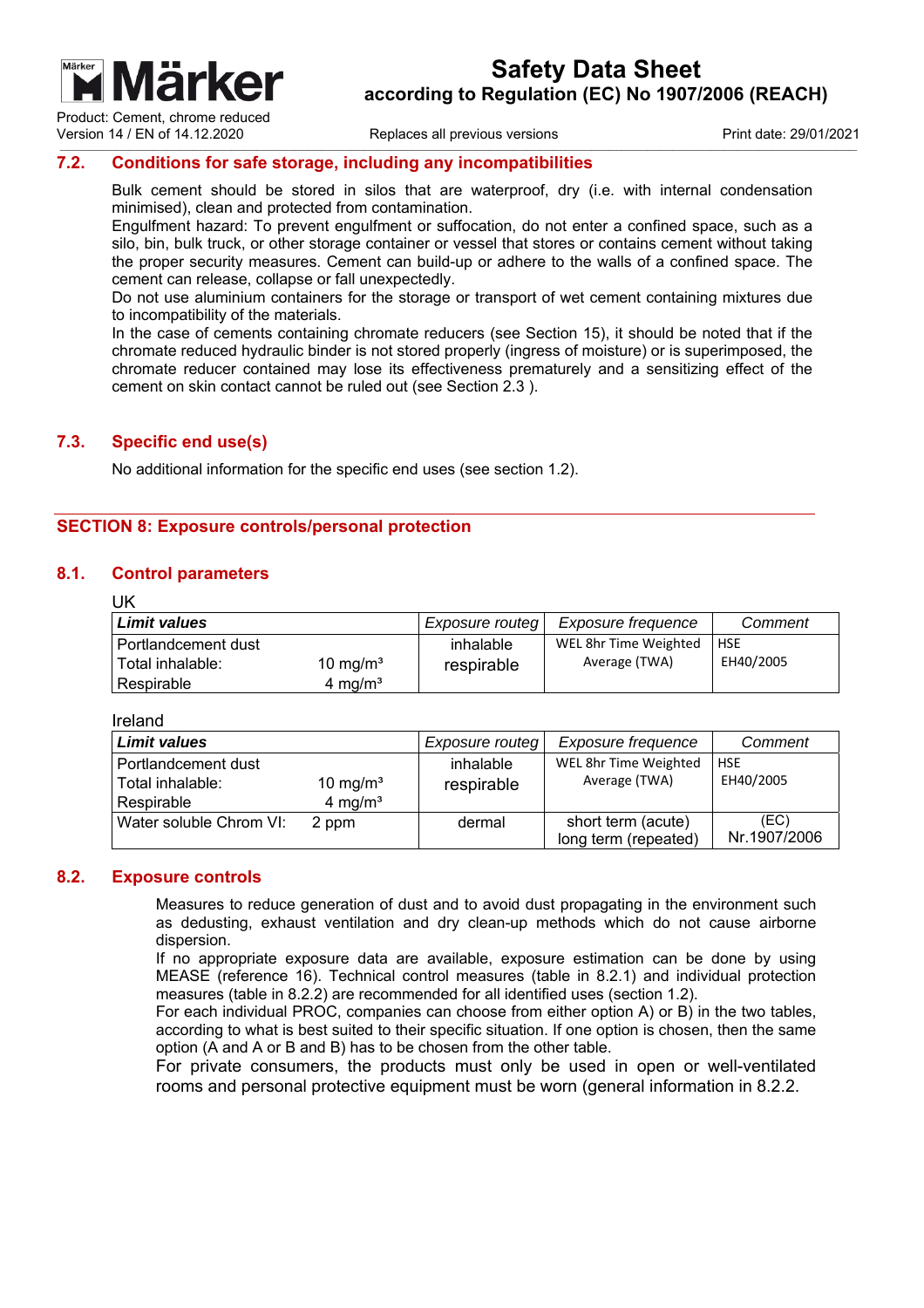

Product: Cement, chrome reduced<br>Version 14 / EN of 14.12.2020

Replaces all previous versions The Contract Print date: 29/01/2021

## **8.2.1 Appropriate engineering controls**

| <b>Exposure Scenario</b>                                                       | PROC*                                    | Expo-<br>sure                                         | Localised controls                                                                            | Efficiency |
|--------------------------------------------------------------------------------|------------------------------------------|-------------------------------------------------------|-----------------------------------------------------------------------------------------------|------------|
| Industrial                                                                     | 2, 3                                     |                                                       | not required                                                                                  |            |
| manufacture/formulation<br>of hydraulic building and<br>construction materials | 14, 26                                   |                                                       | A) not required<br>or                                                                         |            |
|                                                                                |                                          |                                                       | B) generic local exhaust ventilation                                                          | 78 %       |
|                                                                                | 5, 8b, 9                                 |                                                       | A) general ventilation                                                                        | 17 %       |
|                                                                                |                                          |                                                       | or<br>B) generic local exhaust ventilation                                                    | 78 %       |
| Industrial uses of dry                                                         | $\overline{2}$                           |                                                       | not required                                                                                  |            |
| hydraulic building and<br>construction materials                               | 14, 22,<br>26                            | shifts a week)                                        | A) not required<br>or                                                                         |            |
| (indoor, outdoor)                                                              |                                          |                                                       | B) generic local exhaust ventilation                                                          | 78 %       |
|                                                                                | 5, 8b, 9                                 | LO                                                    | A) general ventilation<br>or                                                                  | 17 %       |
|                                                                                |                                          |                                                       | B) generic local exhaust ventilation                                                          | 78 %       |
| Industrial uses of wet<br>suspension of hydraulic                              | $\overline{7}$                           |                                                       | A) not required<br>or                                                                         |            |
| building and construction<br>materials                                         |                                          |                                                       | B) integrated local exhaust<br>ventilation                                                    | 87 %       |
|                                                                                | 2, 5, 8b,<br>9, 10,<br>13, 14            | ation is not restricted (up to 480 minutes per shift, | not required                                                                                  |            |
| Professional use of dry                                                        | $\overline{2}$                           |                                                       | not required                                                                                  |            |
| hydraulic building and<br>construction material                                | 9, 26                                    |                                                       | A) not required<br>or                                                                         |            |
| (indoor, outdoor)                                                              |                                          |                                                       | B) generic local exhaust ventilation                                                          | 72 %       |
|                                                                                | 5, 8a,<br>8b, 14                         |                                                       | A) not required<br>or                                                                         |            |
|                                                                                |                                          |                                                       | B) generic local exhaust ventilation                                                          | 77 %       |
|                                                                                | 19                                       | ā                                                     | localised controls are not applicable,<br>process only in good ventilated rooms or<br>outdoor | 50 %       |
| Professional uses of wet                                                       | 11                                       |                                                       | A) not required                                                                               |            |
| suspensions of hydraulic<br>building and construction<br>materials             |                                          |                                                       | or<br>B) integrated local exhaust<br>ventilation                                              | 87 %       |
|                                                                                | 2, 5, 8a,<br>8b, 9,<br>10, 13,<br>14, 19 |                                                       | not required                                                                                  |            |

\* PROC's are identified uses and defined in section 16.2.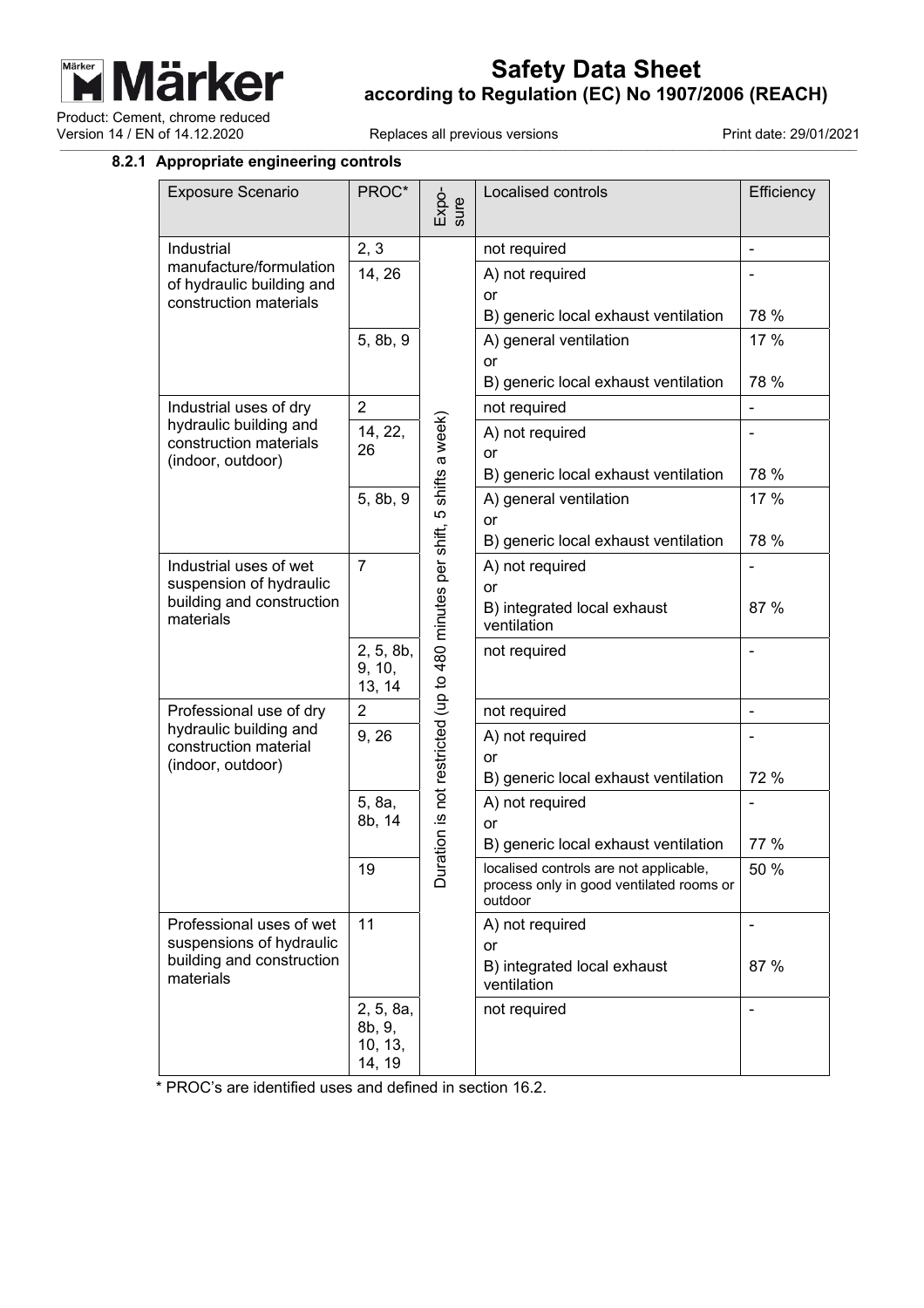

Product: Cement, chrome reduced Vers sion 14 / EN of f 14.12.2020

Replaces all previous versions

Print date: 29/01/2021

## 8.2.2 Individual protection measures such as personal protection equipment

General: During work avoid kneeling in fresh mortar or concrete wherever possible. If kneeling is absolutely necessary then appropriate waterproof personal protective equipment must be w worn.

Do not eat, drink or smoke when working with cement to avoid contact with skin or mouth. Before starting to work with cement, apply a barrier creme and reapply it at regular intervals.

Immediately after working with cement or cement-containing materials, workers should wash or shower or use skin moisturisers.

Remove contaminated clothing, footwear, watches, etc. and clean thoroughly before re-using th hem.

#### *Eye/face protection*



Wear approved glasses or safety goggles according to EN 166 when handling dry or wet cement to prevent contact with eyes

## **Skin protection**



Use watertight, wear, and alkali resistant protective gloves (e.g. nitrile-soaked cotton gloves with CE marking) internally lined with cotton, boots, closed longsleeved protective clothing as well as skin care products (e.g. barrier creams) to protect the skin from prolonged contact with wet cement.



Particular care should be taken to ensure that wet cement does not enter the boots. Regarding gloves, investigations have proven that nitrile impregnated cotton gloves (layer thickness of c. 0.15 mm) provide sufficient protection over a period of 4 80 minutes, subject to normal wea ar and tear which can be task dependent. Always change damaged or soaked gloves immediately. Always have spare gloves in ready supply. accord<br>
Replaces<br>
cord<br>
ced Replaces<br>
cording work avoid kneeling in<br>
mecessary then appropri<br>
rink or smoke when working<br>
do work with cement, appropriated coloning with cement<br>
e skin moisturisers.<br>
taminated clothing, f

In some circumstances, such as when laying concrete or screed, waterproof trousers or kneepads are necessary

Wear closed long-sleeved protective clothing and tight shoes. If contact with wet cement cannot be avoided, protective clothing should also be waterproof. Be careful not to let wet cement get into your shoes or boots from above.

Follow the skin protection plan. Use skin care products especially after work.

#### *R Respiratory p protection*



When a person is potentially exposed to dust levels above exposure limits, use appropriate respiratory protection. The type of respiratory protection should be adapted to the dust level and conform to the relevant EN standard (EN 149) or n national stand dard.

Mixing and transferring dry cement in open systems, e.g. manual mixing of cement paste or cement mortar, placing bagged goods in mixing machines: If it is not possible to comply with the workplace limit values through dust-related measures, e.g. local exhaust systems, particle-filtering half-masks of the type FFP (according to DIN EN 14 49) (see tab ble).

*Thermal hazards* N ot applicable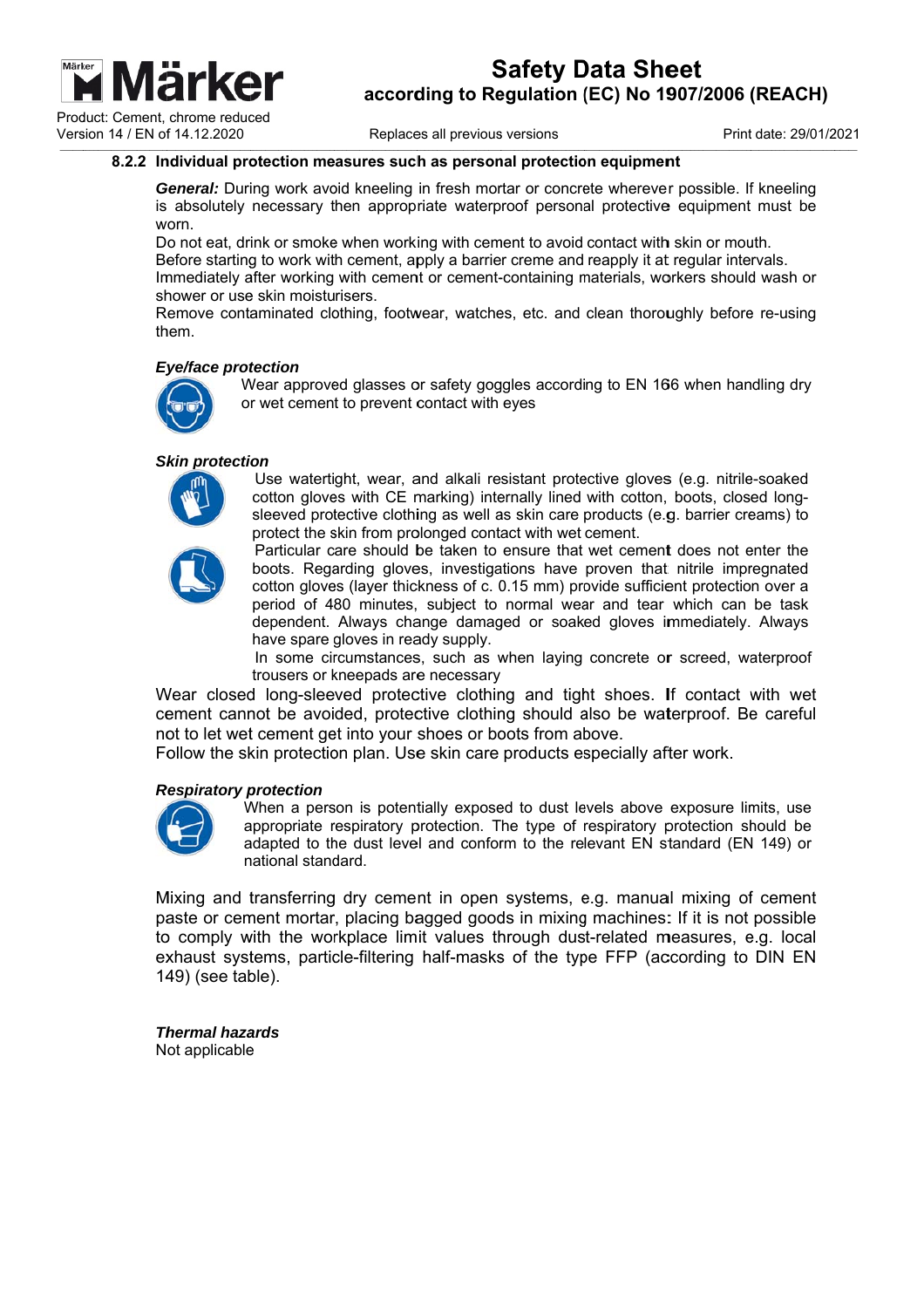

# **Safety Data Sheet according to Regulation (EC) No 1907/2006 (REACH)**

Replaces all previous versions The Contract of Print date: 29/01/2021

| <b>Exposure Scenario</b>                                 | PROC*             | Expo-<br>sure                                            | Specification of<br>respiratory protective<br>equipment (RPE) | RPE efficiency -<br>assigned<br>protection factor<br>(APF) |
|----------------------------------------------------------|-------------------|----------------------------------------------------------|---------------------------------------------------------------|------------------------------------------------------------|
| Industrial                                               | 2, 3              |                                                          | not required                                                  |                                                            |
| manufacture/formulation of<br>hydraulic building and     | 14, 26            |                                                          | A) P1 mask (FF, FM)                                           | $APF = 4$                                                  |
| construction materials                                   |                   |                                                          | or                                                            |                                                            |
|                                                          |                   |                                                          | B) not required                                               |                                                            |
|                                                          | 5, 8b, 9          |                                                          | A) P2 mask (FF, FM)<br><b>or</b>                              | $APF = 10$                                                 |
|                                                          |                   |                                                          | B) P1 mask (FF, FM)                                           | $APF = 4$                                                  |
| Industrial uses of dry hydraulic                         | $\overline{2}$    | 5 shifts a week)                                         | not required                                                  |                                                            |
| building and construction<br>materials (indoor, outdoor) | 14, 22,           |                                                          | A) P1 mask (FF, FM)                                           | $APF = 4$                                                  |
|                                                          | 26                |                                                          | or                                                            |                                                            |
|                                                          |                   |                                                          | B) not required                                               |                                                            |
|                                                          | 5, 8b, 9          |                                                          | A) P2 mask (FF, FM)                                           | $APF = 10$                                                 |
|                                                          |                   |                                                          | or<br>B) P1 mask (FF, FM)                                     | $APF = 4$                                                  |
| Industrial uses of wet                                   | $\overline{7}$    |                                                          | A) P1 mask (FF, FM)                                           | $APF = 10$                                                 |
| suspension of hydraulic                                  |                   |                                                          | or                                                            |                                                            |
| building and construction<br>materials                   |                   |                                                          | B) not required                                               |                                                            |
|                                                          | 2, 5, 8b,         |                                                          | not required                                                  |                                                            |
|                                                          | 9, 10,<br>13, 14  |                                                          |                                                               |                                                            |
| Professional use of dry                                  | 2                 | Juration is not restricted (up to 480 minutes per shift, | P1 mask (FF, FM)                                              | $APF = 4$                                                  |
| hydraulic building and                                   | 9, 26             |                                                          | A) P2 mask (FF, FM)                                           | $APF = 10$                                                 |
| construction material (indoor,<br>outdoor)               |                   |                                                          | or                                                            |                                                            |
|                                                          |                   |                                                          | B) P1 mask (FF, FM)                                           | $APF = 4$                                                  |
|                                                          | 5, 8a,<br>8b, 14  |                                                          | A) P3 mask (FF, FM)                                           | $APF = 20$                                                 |
|                                                          |                   |                                                          | or<br>B) P1 mask (FF, FM)                                     | $APF = 4$                                                  |
|                                                          | 19                | ہ                                                        | P2 mask (FF, FM)                                              | $APF = 10$                                                 |
| Professional uses of wet                                 | 11                |                                                          | A) P2 mask (FF, FM)                                           | $APF = 10$                                                 |
| suspensions of hydraulic                                 |                   |                                                          | or                                                            |                                                            |
| building and construction<br>materials                   |                   |                                                          | B) P1 mask (FF, FM)                                           | $\qquad \qquad \blacksquare$                               |
|                                                          | 2, 5, 8a,         |                                                          | not required                                                  | $\overline{\phantom{0}}$                                   |
|                                                          | 8b, 9,<br>10, 13, |                                                          |                                                               |                                                            |
|                                                          | 14, 19            |                                                          |                                                               |                                                            |

\* PROC's are identified uses and defined in section 16.2.

An overview of the APFs of different RPE (according to EN 529:2005) can be found in the glossary of MEASE (reference 16).

Any RPE as defined above shall only be worn if the following principles are implemented in parallel: The duration of work (compare with "duration of exposure" above) should reflect the additional physiological stress for the worker due to the breathing resistance and mass of the RPE itself, due to the increased thermal stress by enclosing the head. In addition, it shall be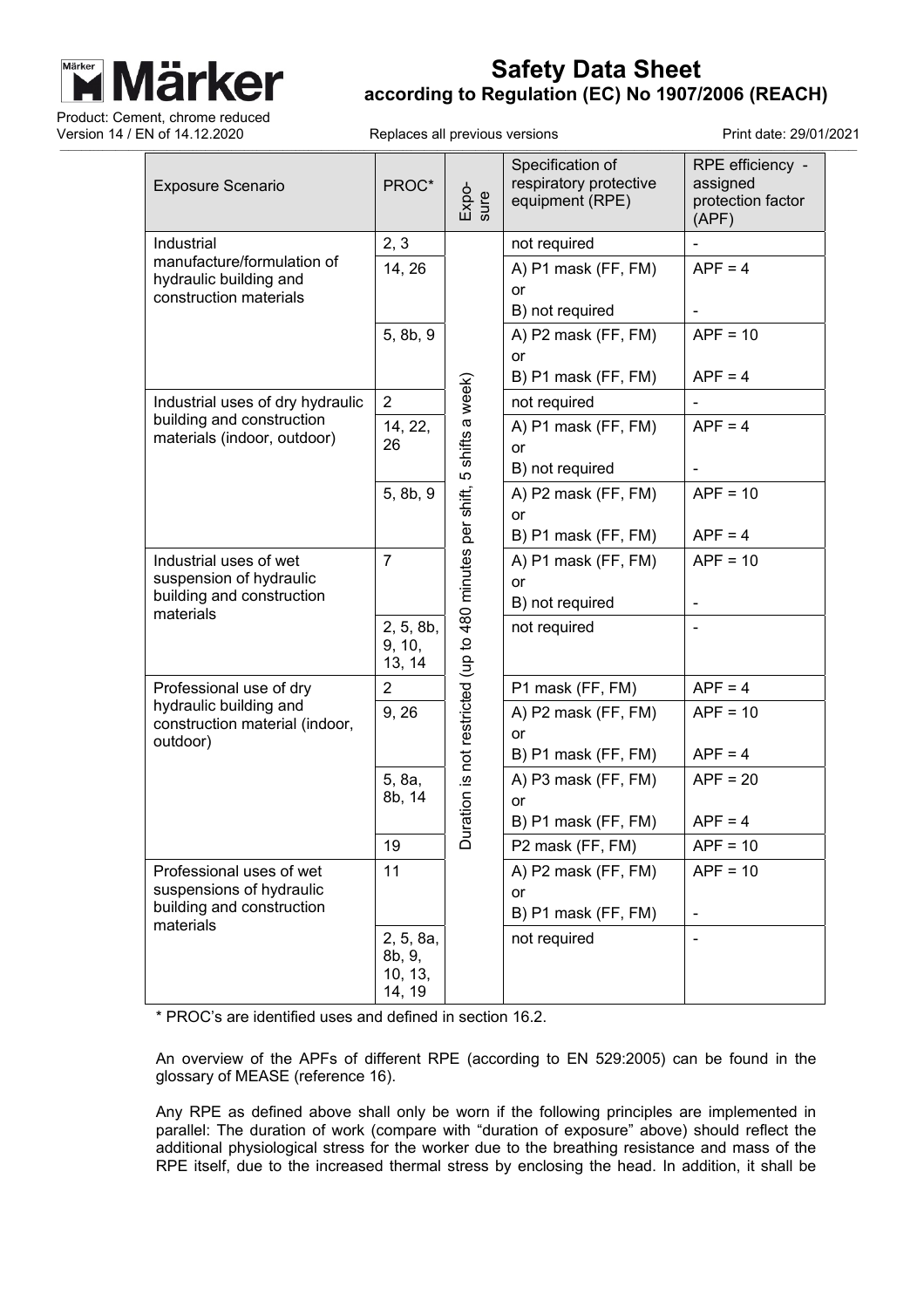

# **Safety Data Sheet according to Regulation (EC) No 1907/2006 (REACH)**

Replaces all previous versions The Contract Contract Print date: 29/01/2021

considered that the worker's capability of using tools and of communicating are reduced during the wearing of RPE.

For reasons as given above, the worker should therefore be (i) healthy (especially in view of medical problems that may affect the use of RPE), (ii) have suitable facial characteristics reducing leakages between face and mask (in view of scars and facial hair). The recommended devices above which rely on a tight face seal will not provide the required protection unless they fit the contours of the face properly and securely.

The employer and self-employed persons have legal responsibilities for the maintenance and issue of respiratory protective devices and the management of their correct use in the workplace. Therefore, they should define and document a suitable policy for a respiratory protective device programme including training of the workers.

No respiratory protection is required when processing ready-to-use cement paste, cement mortar and concrete by hand or by machine.

Training of employees in the correct use of personal protective equipment is required to ensure that it is effective.

## **8.2.3 Environmental exposure controls**

Environmental exposure control for the emission of cement particles into air has to be in accordance with the available technology and regulations for the emission of general dust particles.

Air: Environmental exposure control for the emission of cement particles into air has to be in accordance with the available technology and regulations for the emission of general dust particles.

Water: Do not wash cement into sewage systems or into bodies of water, to avoid high pH. Above pH 9 negative ecotoxicological impacts are possible.

Soil and terrestrial environment: No special emission control measures are necessary for the exposure to the terrestrial environment.

For further information, refer to Section 6 on 'Accidental release measures'.

## **SECTION 9: Physical and chemical properties**

## **9.1. Information on basic physical and chemical properties**

This information applies to the whole mixture.

- a) Physical state: Dry cement is a finely ground solid inorganic material.
- b) Colour: Grey or white powder (dry cement)<br>c) Odour: Odourless
- Odour: Odourless
- d) Melting point/freezing point: Melting point> 1 250 °C
- e) Boiling point or initial boiling point and boiling range: Not applicable as under normal atmospheric conditions, melting point >1 250°C
- f) Flammability (solid, gas): Not applicable as is a solid which is non-combustible and does not cause or contribute to fire through friction
- g) Upper/lower explosive limits: Not applicable as is not a flammable gas
- h) Flash point: Not applicable as is not a liquid
- i) Auto-ignition temperature: Not applicable (no pyrophoricity no organo-metallic, organo-metalloid or organo-phosphine bindings or of their derivatives, and no other pyrophoric constituent in the composition)
- j) Decomposition temperature: Not applicable, as no organic peroxide present
- k) pH:  $(T = 20^{\circ}$ C in water, water-solid ratio 1:2): 11-13.5
- l) Kinematic viscosity: Not applicable, as not a liquid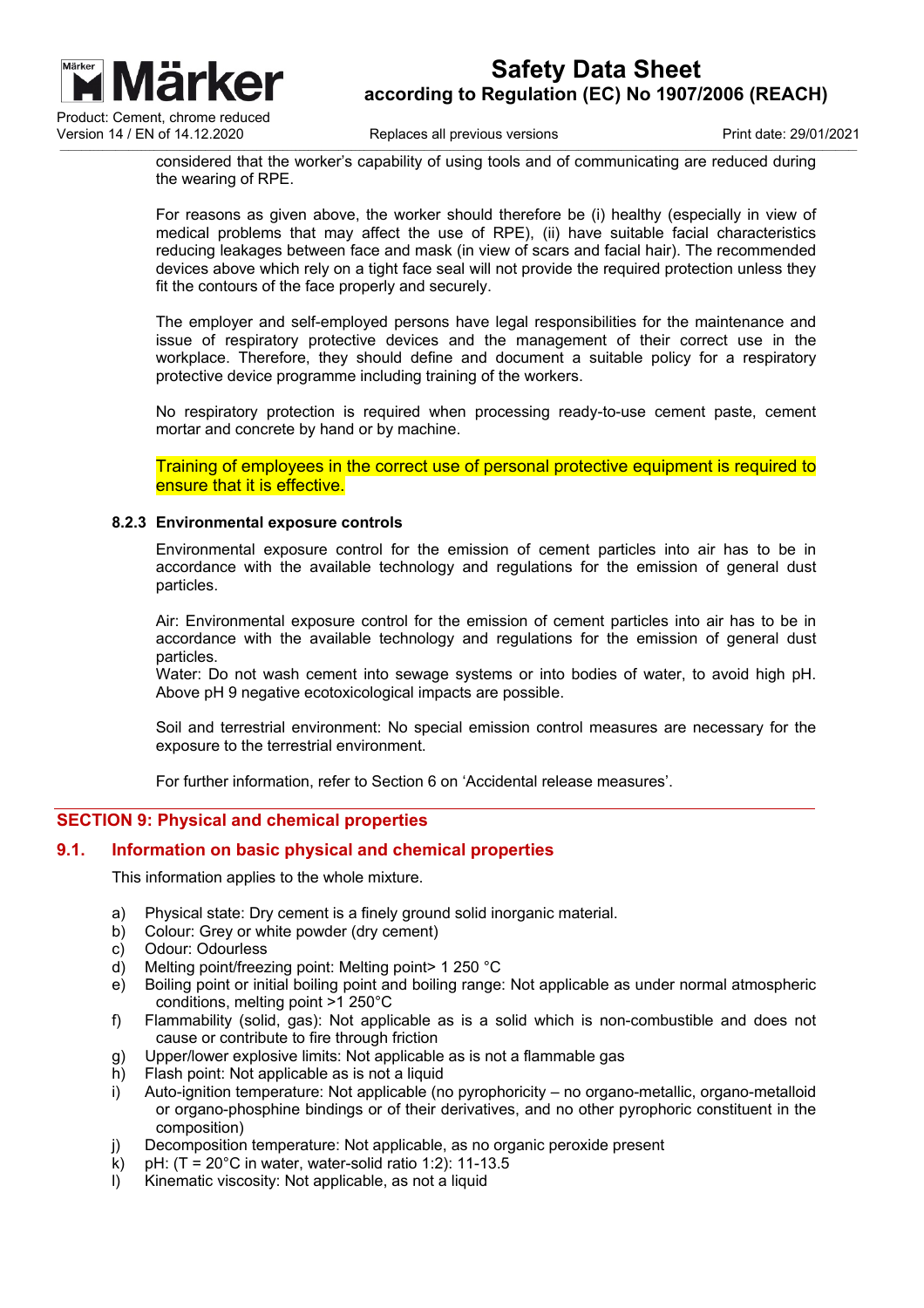

# **Safety Data Sheet according to Regulation (EC) No 1907/2006 (REACH)**

Replaces all previous versions The Contract Contract Print date: 29/01/2021

- m) Solubility: in water  $(T = 20 °C)$ : slight  $(0.1 1.5 g/l)$
- n) Partition coefficient: n-octanol/water: Not applicable as is inorganic mixture
- o) Vapour pressure: Not applicable as melting point > 1250 °
- p) Density and/or relative density: 2.75-3.20; Apparent density: 0.9-1.5 g/cm<sup>3</sup>
- q) Relative vapour density: Not applicable as melting point > 1250 °C
- r) Particle characteristics: Typical particle size: 5-30 µm

## **9.2. Other information**

Not applicable.

**9.2.1 Information with regard to physical hazard classes** 

Not applicable.

## **9.2.2 Other safety characteristics**

Not applicable.

## **SECTION 10: Stability and reactivity**

#### **10.1. Reactivity**

When mixed with water, cements will harden into a stable mass that is not reactive in normal environments.

## **10.2. Chemical stability**

Dry cements are stable as long as they are properly stored (see Section 7) and compatible with most other building materials. They should be kept dry.

Contact with incompatible materials should be avoided.

Wet cement is alkaline and incompatible with acids, with ammonium salts, with aluminium or other non-noble metals. Cement dissolves in hydrofluoric acid to produce corrosive silicon tetrafluoride gas. Cement reacts with water to form silicates and calcium hydroxide. Silicates in cement react with powerful oxidizers such as fluorine, boron trifluoride, chlorine trifluoride, managanese trifluoride, and oxygen difluoride.

## **10.3. Possibility of hazardous reactions**

Cements do not cause hazardous reactions.

## **10.4. Conditions to avoid**

Humid conditions during storage may cause lump formation and loss of product quality.

## **10.5. Incompatible materials**

Acids, ammonium salts, aluminium or other non-noble metals. Uncontrolled use of aluminium powder in wet cement should be avoided as hydrogen is produced.

## **10.6. Hazardous decomposition products**

Cements will not decompose into any hazardous products.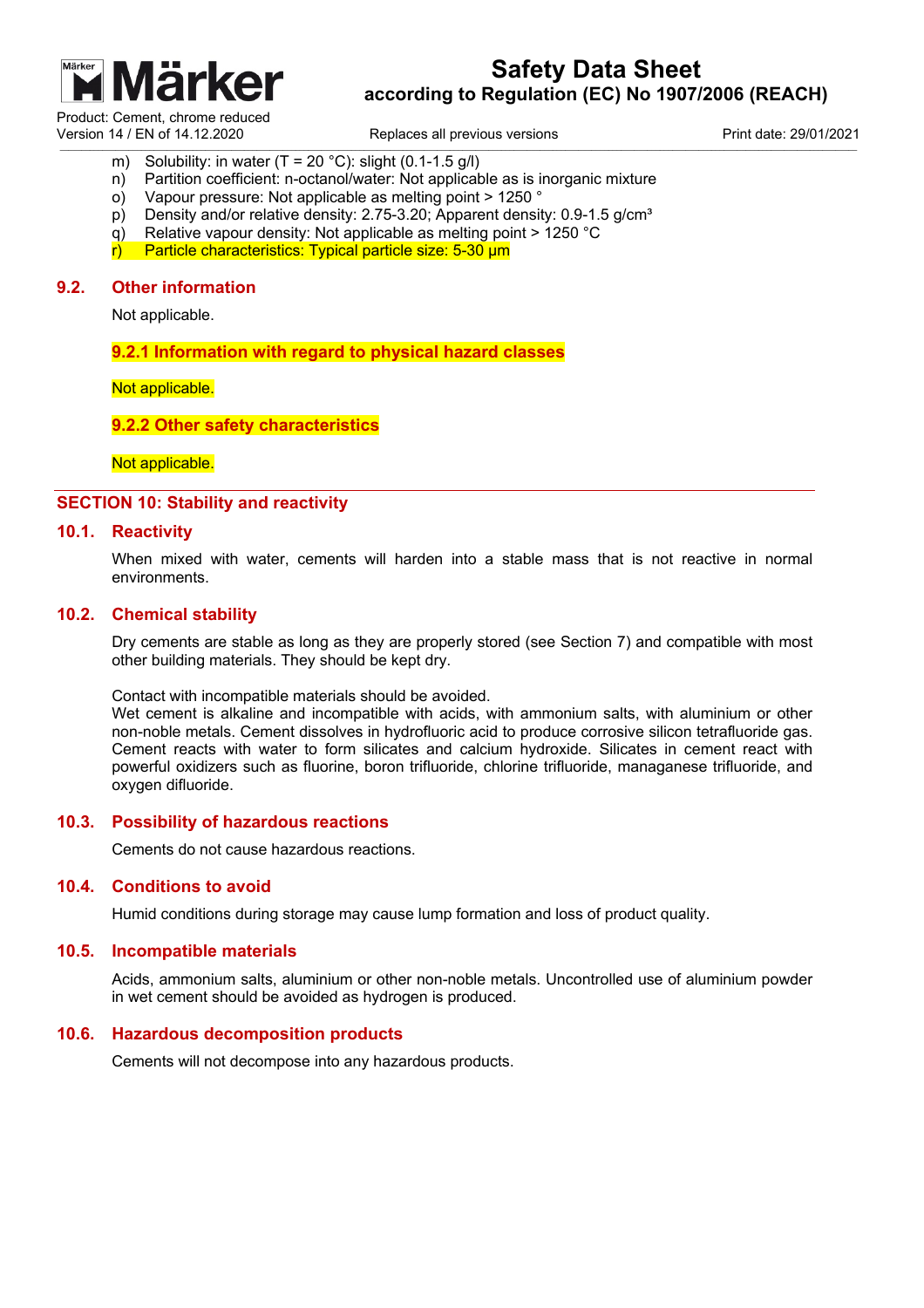

# **Safety Data Sheet according to Regulation (EC) No 1907/2006 (REACH)**

Replaces all previous versions The Contract Print date: 29/01/2021

# **SECTION 11: Toxicological information**

## **11.1. Information on toxicological effects**

| <b>Hazard class</b> | Cat                      | <b>Effect</b>                                                                                                                                        | Reference            |
|---------------------|--------------------------|------------------------------------------------------------------------------------------------------------------------------------------------------|----------------------|
| Acute toxicity -    | ä,                       | Limit test, rabbit, 24 hours contact, 2,000 mg/kg body weight - no lethality.                                                                        | (2)                  |
| dermal              |                          | Based on available data, the classification criteria are not met.                                                                                    |                      |
| Acute toxicity-     | $\overline{\phantom{a}}$ | No acute toxicity by inhalation observed.                                                                                                            | (9)                  |
| inhalation          |                          | Based on available data, the classification criteria are not met.                                                                                    |                      |
| Acute toxicity -    | $\blacksquare$           | No indication of oral toxicity from studies with cement kiln dust.                                                                                   | Literature survey    |
| oral                |                          | Based on available data, the classification criteria are not met.                                                                                    |                      |
| Skin corrosion/     | $\overline{2}$           | Cement in contact with wet skin may cause thickening, cracking or                                                                                    | (2)                  |
| irritation          |                          | fissuring of the skin. Prolonged contact in combination with abrasion may                                                                            | Human                |
|                     |                          | cause severe burns.                                                                                                                                  | experience           |
| Serious eye         | $\mathbf{1}$             | Portland cement clinker caused a mixed picture of corneal effects and the<br>calculated irritation index was 128.                                    | (10), (11)           |
| damage/irritation   |                          |                                                                                                                                                      |                      |
|                     |                          | Common cements contain varying quantities of Portland cement clinker, fly<br>ash, blast furnace slag, gypsum, natural pozzolans, burnt shale, silica |                      |
|                     |                          | fume and limestone.                                                                                                                                  |                      |
|                     |                          | Direct contact with cement may cause corneal damage by mechanical                                                                                    |                      |
|                     |                          | stress, immediate or delayed irritation or inflammation. Direct contact by                                                                           |                      |
|                     |                          | larger amounts of dry cement or splashes of wet cement may cause                                                                                     |                      |
|                     |                          | effects ranging from moderate eye irritation (e.g. conjunctivitis or                                                                                 |                      |
|                     |                          | blepharitis) to chemical burns and blindness.                                                                                                        |                      |
| <b>Skin</b>         | 1                        | Some individuals may develop eczema upon exposure to wet cement dust,                                                                                | (3), (4), (17); (18) |
| sensitisation       |                          | caused either by the high pH which induces irritant contact dermatitis after                                                                         |                      |
|                     |                          | prolonged contact, or by an immunological reaction to soluble Cr (VI)                                                                                |                      |
|                     |                          | which elicits allergic contact dermatitis.                                                                                                           |                      |
|                     |                          | The response may appear in a variety of forms ranging from a mild rash to                                                                            |                      |
|                     |                          | severe dermatitis and is a combination of the two above mentioned                                                                                    |                      |
|                     |                          | mechanisms.                                                                                                                                          |                      |
|                     |                          | If the cement contains a soluble Cr (VI) reducing agent and as long as the                                                                           |                      |
|                     |                          | mentioned period of effectiveness of the chromate reduction is not                                                                                   |                      |
|                     |                          | exceeded, a sensitising effect is not expected [Reference (3)] and a                                                                                 |                      |
|                     |                          | labelling with H317 is not necessary [Reference 18].                                                                                                 |                      |
| Respiratory         | $\blacksquare$           | There is no indication of sensitisation of the respiratory system.                                                                                   | (1)                  |
| sensitisation       |                          | Based on available data, the classification criteria are not met.                                                                                    |                      |
| Germ cell           | $\blacksquare$           | No indication.                                                                                                                                       | (12), (13)           |
| mutagenicity        |                          | Based on available data, the classification criteria are not met.                                                                                    |                      |
| Carcinogenicity     | $\overline{\phantom{a}}$ | No causal association has been established between Portland cement                                                                                   | (1)                  |
|                     |                          | exposure and cancer.                                                                                                                                 |                      |
|                     |                          | The epidemiological literature does not support the designation of                                                                                   |                      |
|                     |                          | Portland cement as a suspected human carcinogen                                                                                                      | (14)                 |
|                     |                          | Portland cement is not classifiable as a human carcinogen (According to                                                                              |                      |
|                     |                          | ACGIH A4: Agents that cause concern that they could be carcinogenic for<br>humans but which cannot be assessed conclusively because of a lack of     |                      |
|                     |                          | data. In vitro or animal studies do not provide indications of                                                                                       |                      |
|                     |                          | carcinogenicity that are sufficient to classify the agent with one of the                                                                            |                      |
|                     |                          | other notations.).                                                                                                                                   |                      |
|                     |                          | Based on available data, the classification criteria are not met.                                                                                    |                      |
| Reproductive        |                          | Based on available data, the classification criteria are not met.                                                                                    | No evidence from     |
| toxicity            |                          |                                                                                                                                                      | human experience     |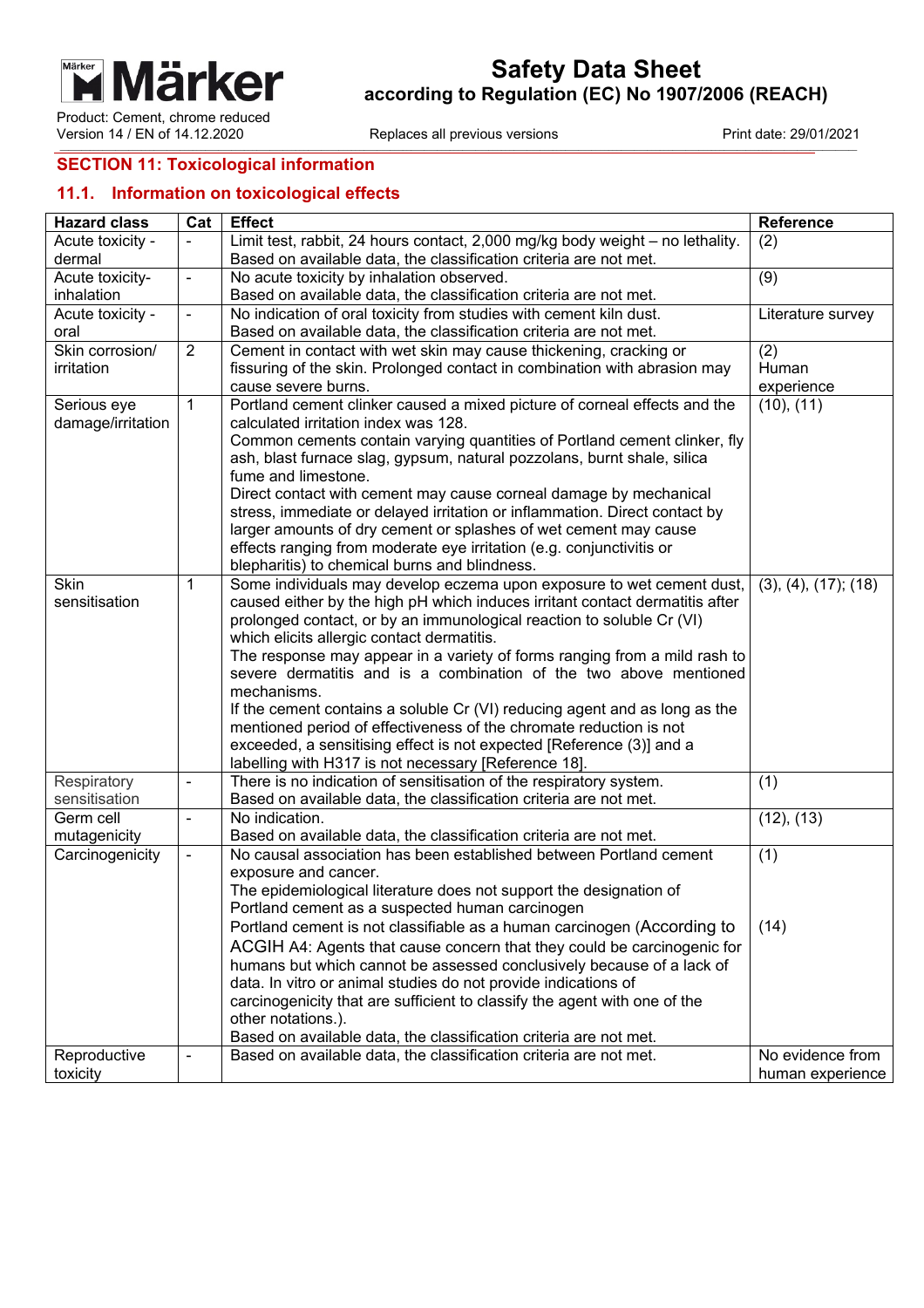

Product: Cement, chrome reduced Version 14 / EN of 14.12.2020 Replaces all previous versions Theory of the Print date: 29/01/2021

| <b>Hazard class</b> | Cat | <b>Effect</b>                                                                | <b>Reference</b> |
|---------------------|-----|------------------------------------------------------------------------------|------------------|
| STOT-single         | 3   | Cement dust may irritate the throat and respiratory tract. Coughing,         | (1)              |
| exposure            |     | sneezing, and shortness of breath may occur following exposures in           |                  |
|                     |     | excess of occupational exposure limits.                                      |                  |
|                     |     | Overall, the pattern of evidence clearly indicates that occupational         |                  |
|                     |     | exposure to cement dust has produced deficits in respiratory function.       |                  |
|                     |     | However, evidence available at the present time is insufficient to establish |                  |
|                     |     | with any confidence the dose-response relationship for these effects.        |                  |
| STOT-repeated       |     | There is an indication of COPD. The effects are acute and due to high        | (15)             |
| exposure            |     | exposures. No chronic effects or effects at low concentration have been      |                  |
|                     |     | observed.                                                                    |                  |
|                     |     | Based on available data, the classification criteria are not met.            |                  |
| Aspiration          |     | Not applicable as cements are not used as an aerosol.                        |                  |
| hazard              |     |                                                                              |                  |

Apart from skin sensitisation, Portland cement clinker and common cements have the same toxicological and eco-toxicological properties.

#### *Medical conditions aggravated by exposure*

Inhaling cement dust may aggravate existing respiratory system disease(s) and/or medical conditions such as emphysema or asthma and/or existing skin and/or eye conditions.

## **11.2 Information on other hazards**

11.2.1 Endocrine disrupting properties **Not applicable.** 

11.2.2 Other information Not applicable.

## **SECTION 12: Ecological information**

## **12.1. Toxicity**

The product is not hazardous to the environment. Ecotoxicological tests with Portland cement on Daphnia magna [Reference (5)] and Selenastrum coli [Reference (6)] have shown little toxicological impact. Therefore LC50 and EC50 values could not be determined [Reference (7)]. There is no indication of sediment phase toxicity [Reference (8)]. The addition of large amounts of cement to water may, however, cause a rise in pH and may, therefore, be toxic to aquatic life under certain circumstances.

## **12.2. Persistence and degradability**

Not relevant as cement is an inorganic material. After hardening, cement presents no toxicity risks.

## **12.3. Bioaccumulative potential**

Not relevant as cement is an inorganic material. After hardening, cement presents no toxicity risks.

## **12.4. Mobility in soil**

Not relevant as cement is an inorganic material. After hardening, cement presents no toxicity risks.

## **12.5. Results of PBT and vPvB assessment**

Not relevant as cement is an inorganic material. After hardening, cement presents no toxicity risks.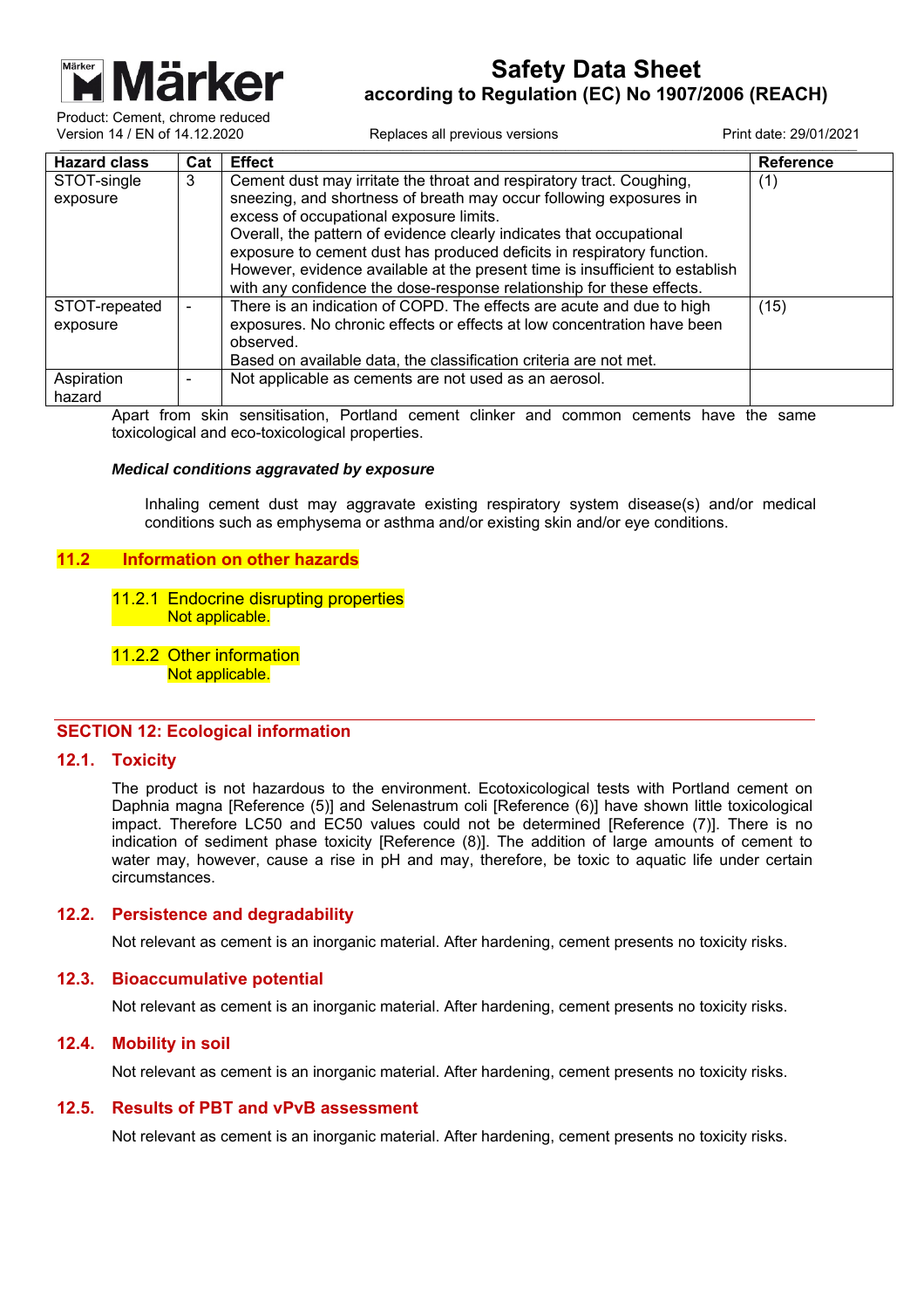

# **Safety Data Sheet according to Regulation (EC) No 1907/2006 (REACH)**

Replaces all previous versions The Contract Contract Print date: 29/01/2021

### **12.6. Other adverse effects**

Not relevant.

## **SECTION 13: Disposal considerations**

#### **13.1. Waste treatment methods**

Do not dispose of into sewage systems or surface waters.

## *Product - cement that has exceeded its shelf life*

EWC entry: 10 13 99 (wastes not otherwise specified)

(and when demonstrated that it contains more than 0.0002% soluble Cr (VI)): shall not be used/sold other than for use in controlled closed and totally automated processes or should be recycled or disposed of according to local legislation or treated again with a reducing agent.

#### *Product - unused residue or dry spillage*

EWC entry: 10 13 06 (Other particulates and dust)

Pick up dry unused residue or dry spillage as is. Mark the containers. Possibly reuse depending upon shelf life considerations and the requirement to avoid dust exposure. In case of disposal, harden with water and dispose according to "Product – after addition of water, hardened"

#### *Product – slurries*

Allow to harden, avoid entry in sewage and drainage systems or into bodies of water (e.g. streams) and dispose of as explained below under "Product - after addition of water, hardened".

#### *Product - after addition of water, hardened*

Dispose of according to the local legislation. Avoid entry into the sewage water system. Dispose of the hardened product as concrete waste. Due to the inertisation, concrete waste is not a dangerous waste.

*EWC entries*: 10 13 14 (waste from manufacturing of cement – waste concrete or concrete sludge) or 17 01 01 (construction and demolition wastes - concrete).

#### *Packaging*

Completely empty the packaging and process it according to local legislation. *EWC entry:* 15 01 01 (waste paper and cardboard packaging).

### **SECTION 14: Transport information**

Cement is not covered by the international regulation on the transport of dangerous goods (IMDG, IATA, ADR/RID), therefore no classification is required.

No special precautions are needed apart from those mentioned under Section 8.

## **14.1. UN number**

Not relevant

#### **14.2. UN proper shipping name**

Not relevant

#### **14.3. Transport hazard class(es)**

Not relevant

#### **14.4. Packing group**

Not relevant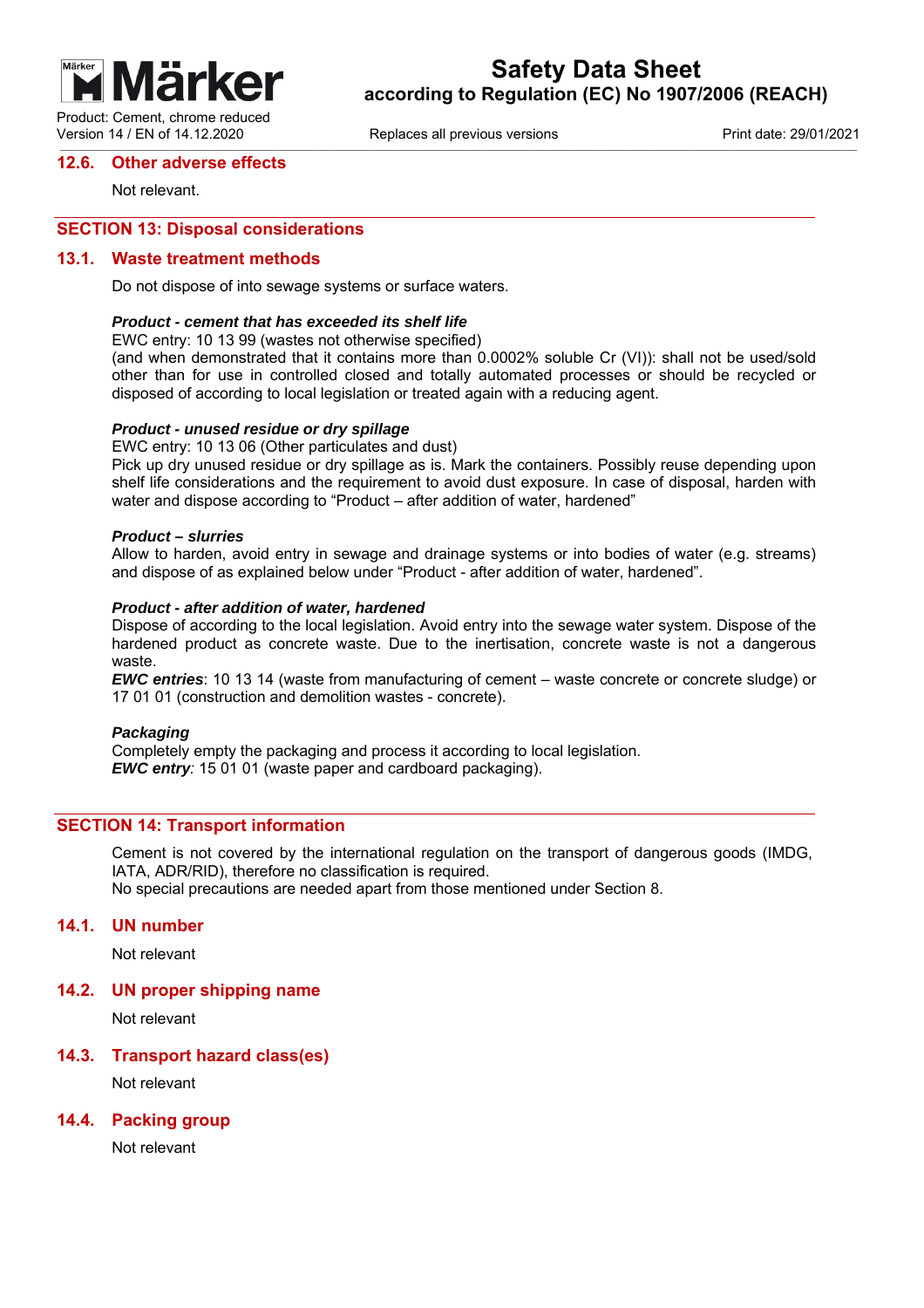

# **Safety Data Sheet according to Regulation (EC) No 1907/2006 (REACH)**

Replaces all previous versions The Contract Contract Print date: 29/01/2021

#### **14.5. Environmental hazards**

Not relevant

## **14.6. Special precautions for user**

Not relevant

## **14.7. Transport in bulk according to Annex II of MARPOL73/78 and the IBC Code**

Not relevant

## **SECTION 15: Regulatory information**

## **15.1. Safety, health and environmental regulations/legislation specific for the substance or mixture**

Cement is a mixture according to REACH and is not subject to registration. Cement clinker is exempt from registration (Art 2.7 (b) and Annex V.10 of REACH).

The marketing and use of cement is subject to a restriction on the content of soluble Cr (VI) (REACH Annex XVII point 47 Chromium VI compounds):

- 1. Cement and cement-containing mixtures shall not be placed on the market, or used, if they contain, when hydrated, more than 2 mg/kg (0.0002 %) soluble chromium VI of the total dry weight of the cement.
- 2. If reducing agents are used, then without prejudice to the application of other Community provisions on the classification, packaging and labelling of substances and mixtures, suppliers shall ensure before the placing on the market that the packaging of cement or cement-containing mixtures is visibly, legibly and indelibly marked with information on the packing date, as well as on the storage conditions and the storage period appropriate to maintaining the activity of the reducing agent and to keeping the content of soluble chromium VI below the limit indicated in paragraph 1.
- 3. By way of derogation, paragraphs 1 and 2 shall not apply to the placing on the market for, and use in, controlled closed and totally automated processes in which cement and cement-containing mixtures are handled solely by machines and in which there is no possibility of contact with the skin.

The so-called "Good practice guides" which contain advice on safe handling practices can be found from: http://www.nepsi.eu/good-practice-guide.aspx. These good practices have been adopted under the Social Dialogue "Agreement on Workers' Health Protection through the Good Handling and Use of Crystalline Silica and Products Containing it by Employee and Employer European sectoral associations, among which CEMBUREAU.

## *UK national legislation/requirements*

CONIAC Health Hazard Information Sheet No. 26 (CEMENT) Health and Safety at Work etc Act 1974 Control of Substances Hazardous to Health (Regulations) PORTLAND CEMENT DUST – criteria document for an occupational exposure limit. June 1994 (ISBN  $07176 - 0763 - 1$ HSE Guidance Notes EH26 (Occupational Skin Diseases – Health and Safety Precautions) HSE Guidance Note EH40 (Workplace Exposure Limits) Any authorised manual on First Aid by St. John's/St. Andrew's/Red Cross Manual Handling Operations Regulations Environmental Protection Act

## **15.2. Chemical Safety Assessment**

No chemical safety assessment has been carried out.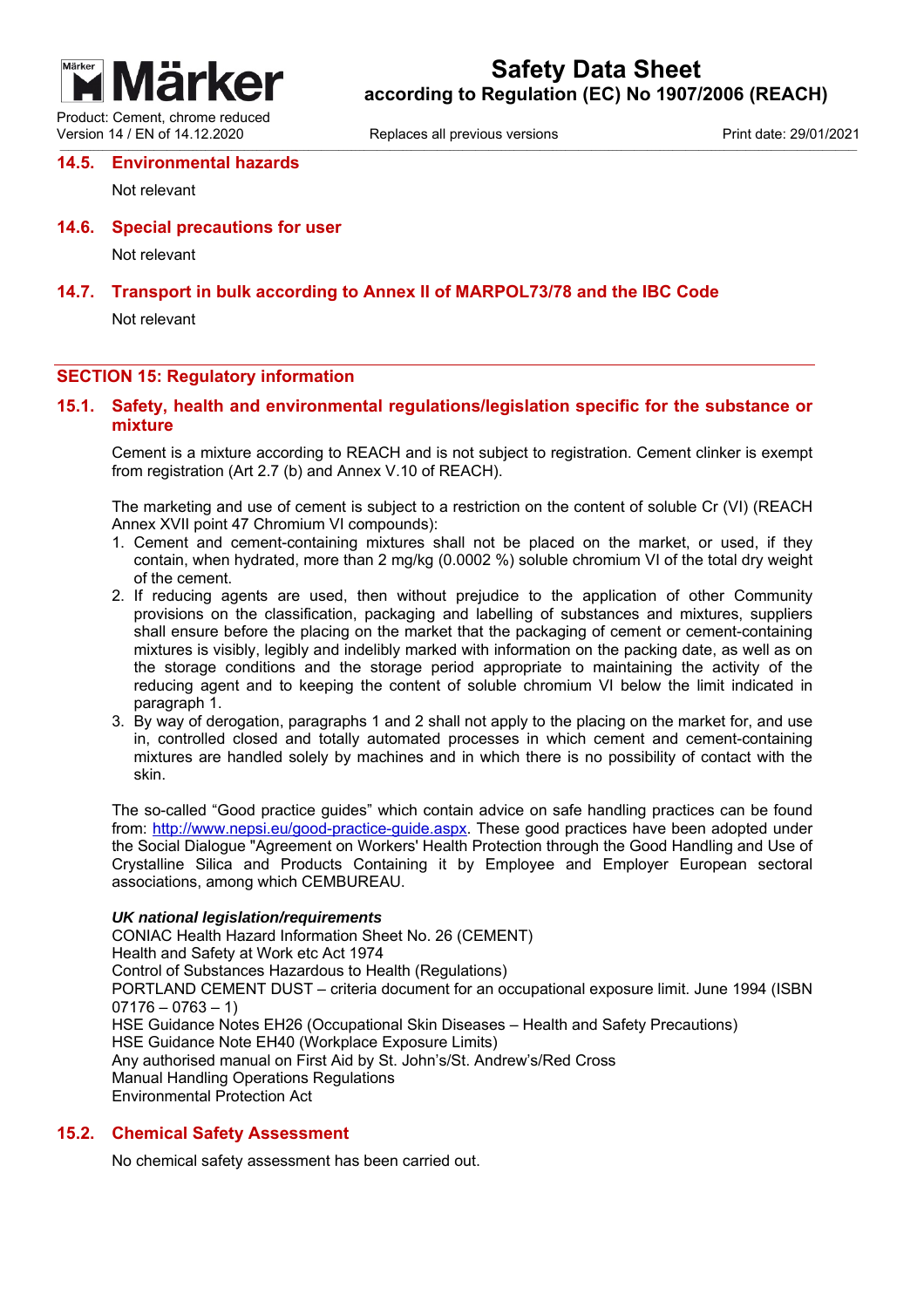

# **Safety Data Sheet according to Regulation (EC) No 1907/2006 (REACH)**

Replaces all previous versions The Contract Contract Print date: 29/01/2021

**SECTION 16: Other information** 

#### **16.1 Indication of changes**

The new version meets the requirements for the creation of the safety data sheet in accordance with Regulation (EU) 2020/878 of June 18, 2020. Changes to the previous version are highlighted in yellow. Inclusion of UFI code under 1.1

## **16.2 Identified uses and use descriptors and categories**

The table below gives an overview of all relevant identified uses of cement or cement containing hydraulic binders. All the uses have been grouped in these identified uses because of the specific conditions of exposure for human health and environment. For each specific use, a set of risk management measures or localised controls has been derived (see section 8) which need to be put in place by the user of cement or cement containing hydraulic binders to bring the exposure to an acceptable level.

| <b>PROC</b>             | <b>Identified Uses - Use Description</b>                                                                                                               | Manufacture/<br><b>Formulation of</b> | Professional/<br>Industrial use of  |
|-------------------------|--------------------------------------------------------------------------------------------------------------------------------------------------------|---------------------------------------|-------------------------------------|
|                         |                                                                                                                                                        |                                       | building and construction materials |
| $\overline{2}$          | Use in closed, continuous process with occasional<br>controlled exposure, eg industrial or professional<br>manufacture of hydraulic binders            | X                                     | X                                   |
| $\mathbf{3}$            | Use in closed batch process, eg industrial or<br>professional manufacture of ready-mix concrete                                                        | $\boldsymbol{\mathsf{X}}$             | $\boldsymbol{\mathsf{X}}$           |
| $\overline{\mathbf{5}}$ | Mixing or blending in batch process for formulation of<br>mixtures and articles, eg industrial or professional<br>manufacture of pre-cast concrete     | X                                     | X                                   |
| $\overline{7}$          | Industrial spraying, eg industrial use of wet suspensions<br>of hydraulic binders by spraying                                                          |                                       | X                                   |
| 8a                      | Transfer of substance or mixture from/to vessels/large<br>containers at non-dedicated facilities, eg use of cement<br>in bags to prepare mortar        |                                       | X                                   |
| 8b                      | Transfer of substance or mixture from/to vessels/large<br>containers a dedicated facilities, eg filling of silos, trucks<br>or barges at cement plants | $\boldsymbol{\mathsf{x}}$             | $\boldsymbol{\mathsf{x}}$           |
| $\boldsymbol{9}$        | Transfer of substance or mixture into small containers,<br>eg filling of cement bags in cement plants                                                  | $\boldsymbol{\mathsf{X}}$             | X                                   |
| 10                      | Roller application or brushing, eg products to improve<br>adherence between building surfaces and finishing<br>products                                |                                       | X                                   |
| 11                      | Non-Industrial spraying, eg professional use of wet<br>suspensions of hydraulic binders by spraying                                                    |                                       | $\boldsymbol{\mathsf{X}}$           |
| 13                      | Treatment of articles by dipping and pouring, eg<br>covering of construction products with a layer to improve<br>the performance of the product        |                                       | $\mathbf x$                         |
| 14                      | Production of mixtures or articles by tabletting,<br>compression extrusion, pelletisation, eg production of<br>floor tiling                            | $\boldsymbol{\mathsf{X}}$             | X                                   |
| 19                      | Hand-mixing with intimate contact and only PPE<br>available, eg mixture of wet hydraulic binder on a<br>construction site                              |                                       | X                                   |
| 22                      | Potentially closed processing operations with<br>minerals/metals at elevated temperature in industrial<br>setting, eg production of bricks             |                                       | $\mathbf x$                         |
| 26                      | Handling of solid inorganic substances at ambient<br>temperature, eg mixture of wet hydraulic binders                                                  | X                                     | X                                   |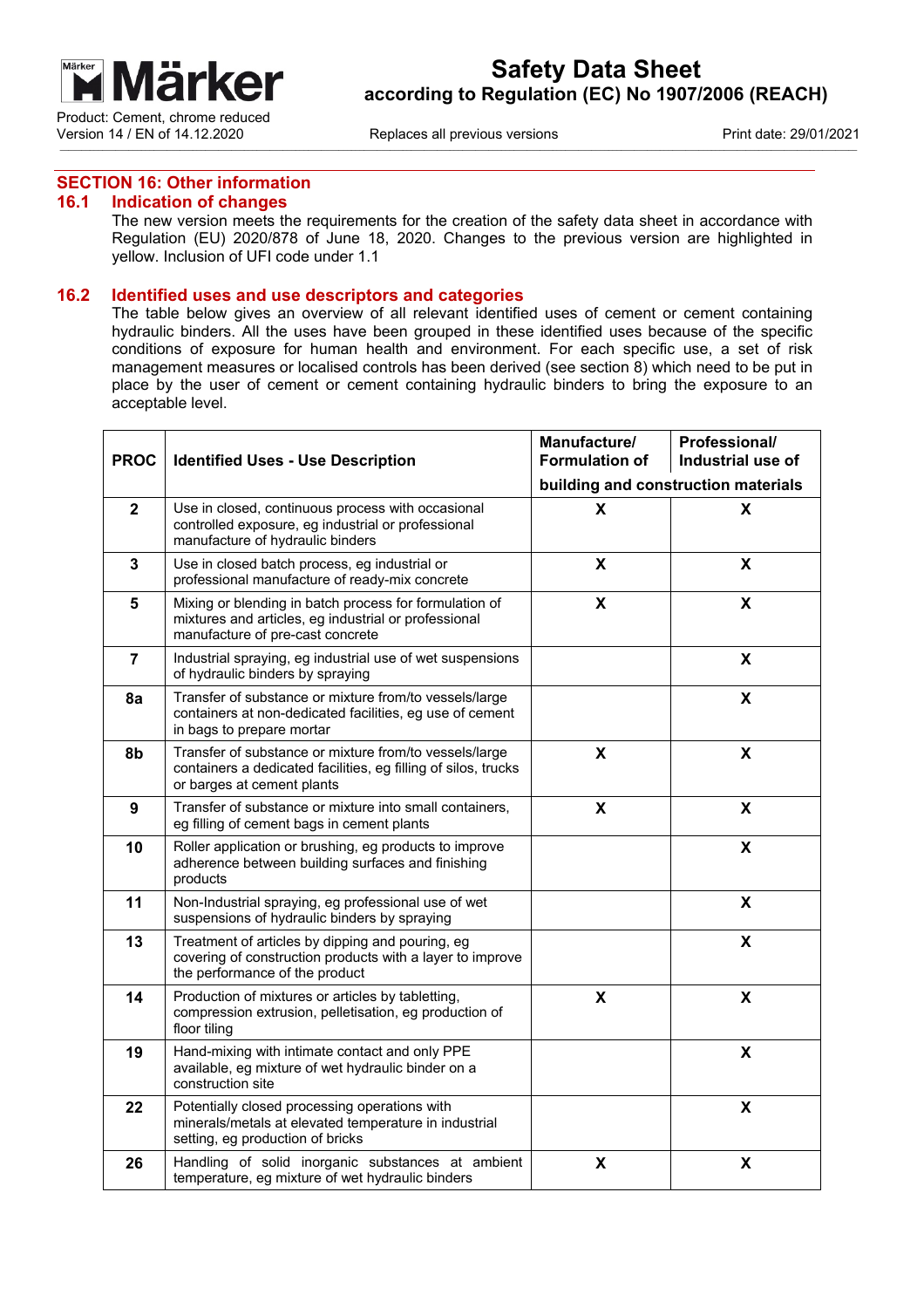

Replaces all previous versions The Contract of Print date: 29/01/2021

## **16.3 Abbreviations and acronyms**

| <b>ACGIH</b>   | American Conference of Industrial Hygienists                                     |
|----------------|----------------------------------------------------------------------------------|
| ADR/RID        | European Agreements on the transport of Dangerous goods by Road/Railway          |
| <b>APF</b>     | Assigned protection factor                                                       |
| <b>CAS</b>     | <b>Chemical Abstracts Service</b>                                                |
| <b>CLP</b>     | Classification, labelling and packaging (Regulation (EC) No 1272/2008)           |
| <b>COPD</b>    | <b>Chronic Obstructive Pulmonary Disease</b>                                     |
| <b>DNEL</b>    | Derived no-effect level                                                          |
| <b>EC50</b>    | Half maximal effective concentration                                             |
| <b>ECHA</b>    | <b>European Chemicals Agency</b>                                                 |
| <b>EINECS</b>  | European Inventory of Existing Commercial chemical Substances                    |
| <b>EPA</b>     | Type of high efficiency air filter                                               |
| ES             | Exposure scenario                                                                |
| <b>EWC</b>     | European Waste Catalogue                                                         |
| FF P           | Filtering facepiece against particles (disposable)                               |
| FM P           | Filtering mask against particles with filter cartridge                           |
| GefStoffV      | Gefahrstoffverordnung                                                            |
| <b>HEPA</b>    | Type of high efficiency air filter                                               |
| H&S            | Health and Safety                                                                |
| <b>IATA</b>    |                                                                                  |
| <b>IMDG</b>    | International Air Transport Association                                          |
|                | International agreement on the Maritime transport of Dangerous GoodsLC50Median   |
|                | lethal dose                                                                      |
| <b>MEASE</b>   | Metals estimation and assessment of substance exposure, EBRC Consulting GmbH for |
|                | Eurometaux, http://www.ebrc.de/industrial-chemicals-reach/projects-and-          |
|                | references/mease.php                                                             |
| <b>MS</b>      | <b>Member State</b>                                                              |
| <b>OELV</b>    | Occupational exposure limit value                                                |
| <b>PBT</b>     | Persistent, bio-accumulative and toxic                                           |
| <b>PNEC</b>    | Predicted no-effect concentration                                                |
| <b>PROC</b>    | Process category                                                                 |
| <b>RE</b>      | Repeated exposure                                                                |
| <b>REACH</b>   | Registration, Evaluation and Authorisation of Chemicals                          |
| <b>RPE</b>     | Respiratory protective equipment                                                 |
| <b>SCOEL</b>   | Scientific Committee on Occupational Exposure Limit Values                       |
| <b>SDS</b>     | Safety Data Sheet                                                                |
| <b>SE</b>      | Single exposure                                                                  |
| <b>STP</b>     | Sewage treatment plant                                                           |
| <b>STOT</b>    | Specific Target Organ Toxicity                                                   |
| <b>TLV-TWA</b> | Threshold Limit Value-Time-Weighted Average                                      |
| <b>TRGS</b>    | Technische Regeln für Gefahrstoffe                                               |
| VLE-MP         | Exposure limit value-weighted average in mg by cubic meter of air                |
| vPvB           | Very persistent, very bio-accumulative                                           |
| w/w            | Weight by weight                                                                 |
| <b>WWTP</b>    | Waste water treatment plant                                                      |

## **16.4 Key literature references and sources of data**

- (1) *Portland Cement Dust Hazard assessment document EH75/7*, UK Health and Safety Executive, 2006. Available from: http://www.hse.gov.uk/pubns/web/portlandcement.pdf.
- (2) *Observations on the effects of skin irritation caused by cement*, Kietzman et al, Dermatosen, 47, 5, 184-189 (1999).
- (3) *European Commission's Scientific Committee on Toxicology, Ecotoxicology and the Environment (SCTEE) opinion of the risks to health from Cr (VI) in cement* (European Commission, 2002). http://ec.europa.eu/health/archive/ph\_risk/committees/sct/documents/out158\_en.pdf.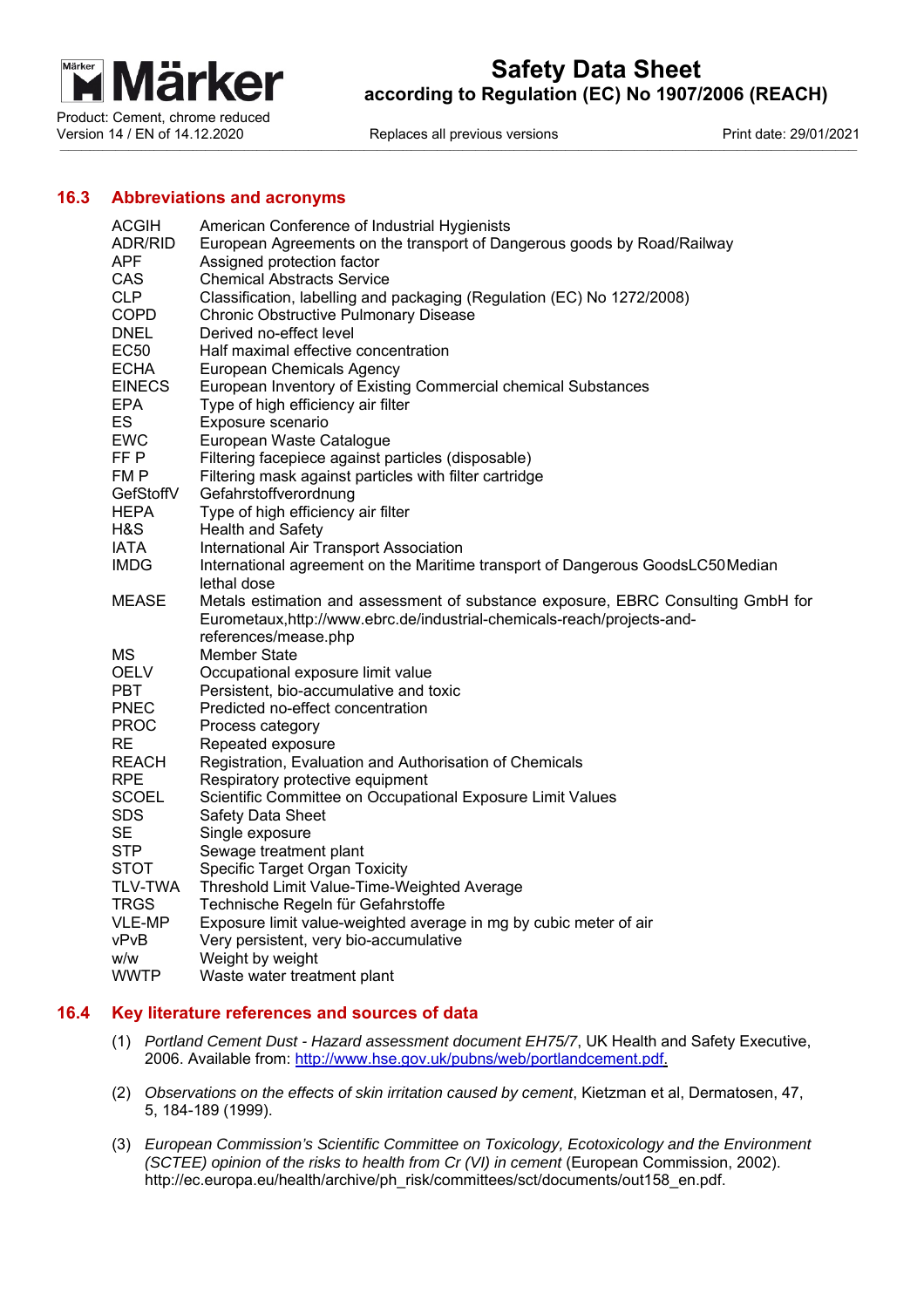

Version 14 / EN of 14.12.2020 Replaces all previous versions Theorem 29/01/2021

- (4) *Epidemiological assessment of the occurrence of allergic dermatitis in workers in the construction industry related to the content of Cr (VI) in cement*, NIOH, Page 11, 2003.
- (5) *U.S. EPA, Short-term Methods for Estimating the Chronic Toxicity of Effluents and Receiving Waters to Freshwater Organisms*, 3rd ed. EPA/600/7-91/002, Environmental Monitoring and Support Laboratory, U.S. EPA, Cincinnati, OH (1994a) and 4<sup>th</sup> ed. EPA-821-R-02-013, US EPA, office of water, Washington D.C. (2002).
- (6) *U.S. EPA, Methods for Measuring the Acute Toxicity of Effluents and Receiving Waters to Freshwater and Marine Organisms*, 4th ed. EPA/600/4-90/027F, Environmental Monitoring and Support Laboratory, U.S. EPA, Cincinnati, OH (1993) and 5<sup>th</sup> ed. EPA-821-R-02-012, US EPA, office of water, Washington D.C. (2002).
- (7) *Environmental Impact of Construction and Repair Materials on Surface and Ground Waters. Summary of Methodology, Laboratory Results, and Model Development*. NCHRP report 448, National Academy Press, Washington, D.C., 2001.
- (8) *Final report Sediment Phase Toxicity Test Results with Corophium volutator for Portland clinker* prepared for Norcem A.S. by AnalyCen Ecotox AS, 2007.
- (9) TNO report V8801/02, *An acute (4-hour) inhalation toxicity study with Portland Cement Clinker CLP/GHS 03-2010-fine in rats*, August 2010.
- (10) TNO report V8815/09, *Evaluation of eye irritation potential of cement clinker G in vitro using the isolated chicken eye test*, April 2010.
- (11) TNO report V8815/10, *Evaluation of eye irritation potential of cement clinker W in vitro using the isolated chicken eye test*, April 2010.
- (12) *Investigation of the cytotoxic and proinflammatory effects of cement dusts in rat alveolar macrophages*, Van Berlo et al, Chem. Res. Toxicol., 2009 Sept; 22(9):1548-58.
- (13) *Cytotoxicity and genotoxicity of cement dusts in A549 human epithelial lung cells in vitro*; Gminski et al, Abstract DGPT conference Mainz, 2008.
- (14) *Comments on a recommendation from the American Conference of governmental industrial Hygienists to change the threshold limit value for Portland cement*, Patrick A. Hessel and John F. Gamble, EpiLung Consulting, June 2008.
- (15) *Exposure to Thoracic Aerosol in a Prospective Lung Function Study of Cement Production Workers; Noto, H., et al; Ann. Occup. Hyg., 2015, Vol. 59, No. 1, 4–24*.
- (16) MEASE, Metals estimation and assessment of substance exposure, EBRC Consulting GmbH for Eurometaux, http://www.ebrc.de/industrial-chemicals-reach/projects-and-references/mease.php.
- *(17) Occurrence of allergic contact dermatitis caused by chromium in cement. A review of epidemiological investigations, Kåre Lenvik, Helge Kjuus, NIOH, Oslo, December 2011.*
- (18) ECHA Support Questions and answers agreed with National Helpdesks. ID1695 May 2020. https://echa.europa.eu/es/support/qas-support/qas-agreed-with-national-helpdesks

## **16.5 Current hazard statements and precautionary statements**

Hazard statements and precautionary statements are already listed under Section 2 'Hazards identification', 2.1 'Classification of the substance or mixture' and 2.2 Label elements'.